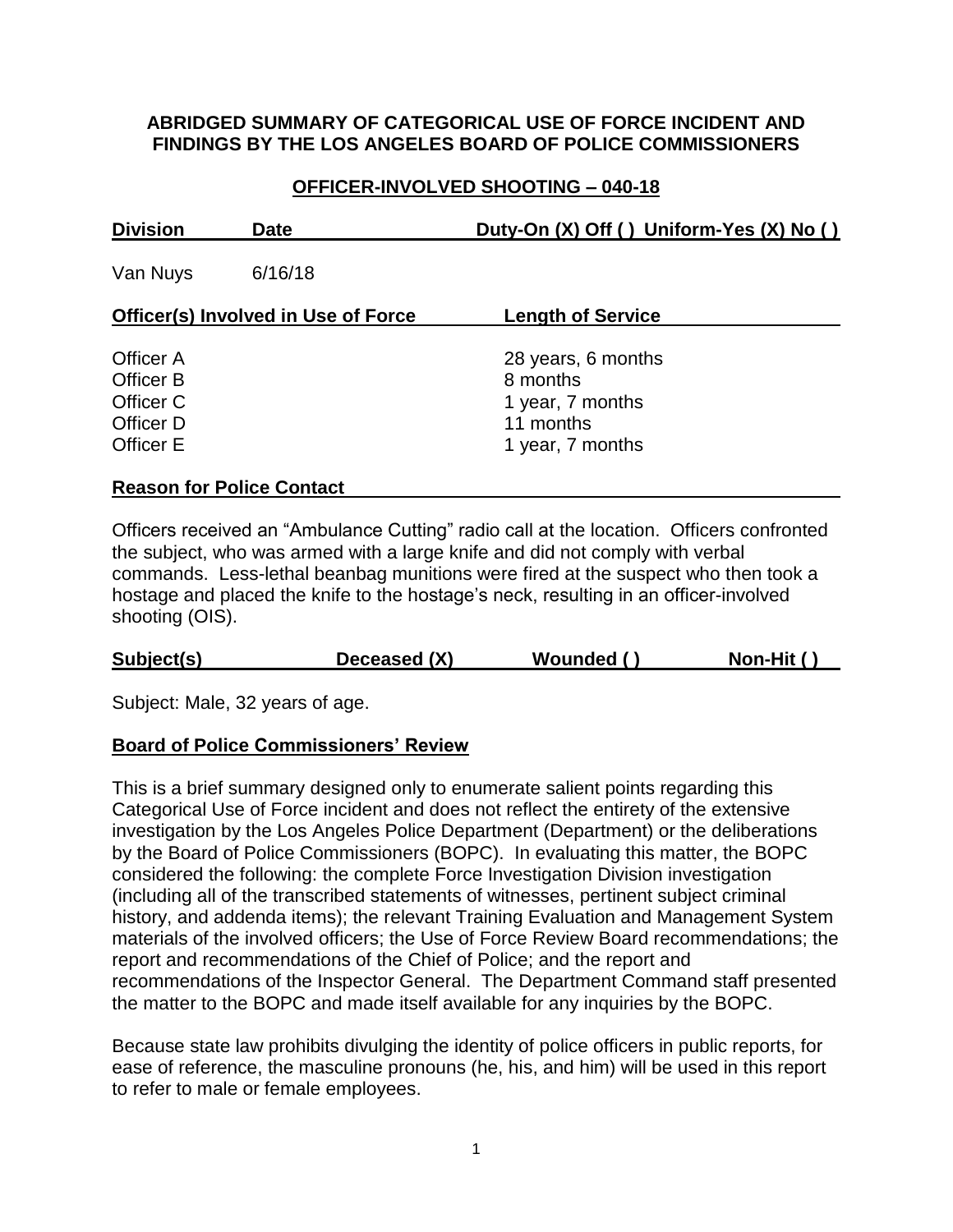The following incident was adjudicated by the BOPC on May 21, 2019.

### **Incident Summary**

The Subject was at a local homeless outreach center and, along with other area homeless persons, was eating lunch that was provided daily at the outreach center. Also present was Victim A, the Subject's ex-girlfriend.

The Subject, who was seated in the center of the courtyard and covered with a blanket, stood up and walked over to where Victim A was seated. A surveillance video from the center captured the Subject holding a knife in his right hand.

The Subject walked behind Victim A, grabbed her hair, placed the knife to her throat and stated, "You're coming with me." Several bystanders obtained folding chairs and intervened, eventually thwarting the Subject's attack.

Witness A stated the Subject obtained the knife from the kitchen on the premises.

According to Witness B, "He's threatening everybody." Witness B also said that the Subject stated, "Someone's […] going to die today. I'm going to kill somebody[.]"

The Person Reporting (PR) the call, an employee at the center, called 911 to report the incident.

Communications Division (CD) broadcast, "[…] Ambulance Cutting … Suspect is a male … wearing a burgundy shirt, green camo shorts, still at the location. Code-three."

A second 911 call was received, but the caller was advised by the Emergency Board Operator (EBO) that the incident had already been reported. The female caller did not provide any additional information.

An Air Unit broadcast that they were responding to the call.

Police Officers A and B were assigned the radio call and advised they were responding with emergency lights and sirens (Code-Three). Officer B's BWV (Body Worn Video) captured him reading the comments of the radio call to Officer A.

Sergeant A broadcast he was responding Code-three.

CD broadcast "… additional on your ambulance cutting. Suspect is a male…, 30 years, he stabbed his ex-girlfriend. Suspect is now armed with a chair and still armed with a large knife…."

Officers C and D broadcast that they were responding Code Three to the radio call. This was Officers D and C's first time working together. They indicated they discussed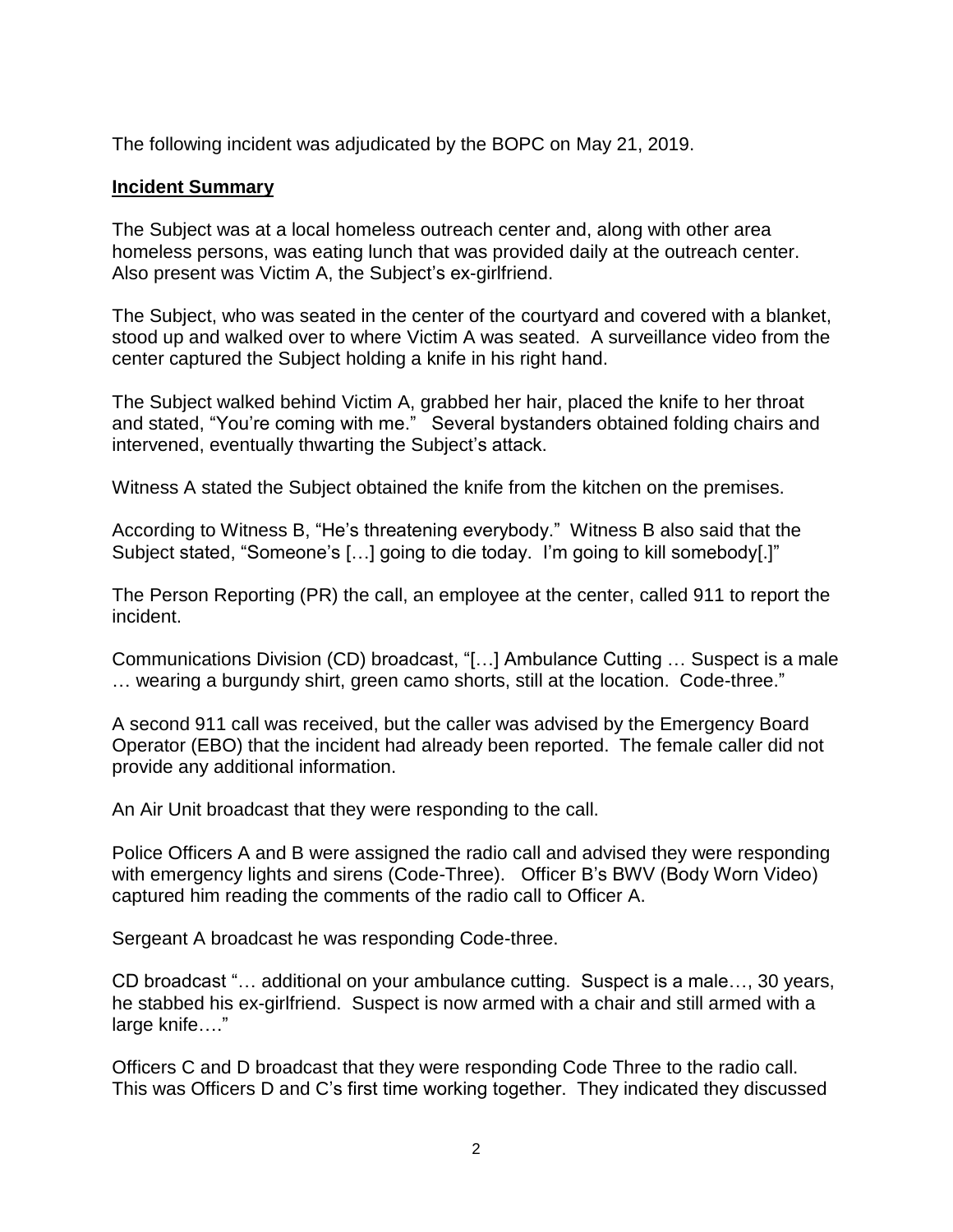de-escalation and identified contact/cover and less-lethal and lethal responsibilities with an acknowledgement that these roles were flexible.

Soon after advising they were backing the primary unit, Officer D read the comments of the call to his partner.

In response to the Air Unit's request for the Subject's description and location, CD broadcast "Suspect is a male…, wearing a burgundy shirt and green camouflage shorts. The suspect is 30 years and he's still at the location; he's still armed with a knife."

As Officer C drove, Officer D's BWV captured him stating, "They're pointing that way." referring to Witness B, standing on the corner, and who was guiding the officers to the driveway. Officer C told Officer D to broadcast that they were at the location.

The Air Unit broadcast; "He's [the Subject's] going to be on the side of the church. He looks like he still has something in his hand. I have units about to go Code-Six on him now." Officers C and D entered the driveway and drove up the driveway and stopped their police vehicle approximately 65 feet away from the Subject.

Officer D broadcast he had arrived at the location, followed shortly thereafter by Officer E, who did not broadcast he was responding to the radio call, but did broadcast that he was Code-Six.

Officers C and D's Digital In-Car Video System (DICVS) captured the Subject standing at one end of the driveway, against a wall on the side of the driveway with Witness A standing next to him. Numerous individuals can be seen standing in an open grass/dirt area on the side of the driveway. The DICVS also captured a female, later identified as Victim B, standing against the wall on the side of the driveway, approximately 23 feet away from the Subject.

As Officer C exited his police vehicle, he directed Officer D to deploy the beanbag shotgun. Officer C described the Subject as a male, 40 years of age, wearing a red shirt and camouflage pants. Officer C indicated that the Subject was holding a wooden chair in his left hand and what he described as an approximate 12-inch "bread knife" in his right hand.

Officer C did not indicate he directed his partner to deploy the beanbag shotgun. The Subject was wearing shorts and the chair he was holding was a folding chair. Officer C indicated he believed that when he first arrived the Subject was further away from the building, in the courtyard area, and Victim B was standing against the building.

The Air Unit broadcast, "[M]ake it a back-up, suspect still has a knife in his hand and a skateboard [folding chair]…"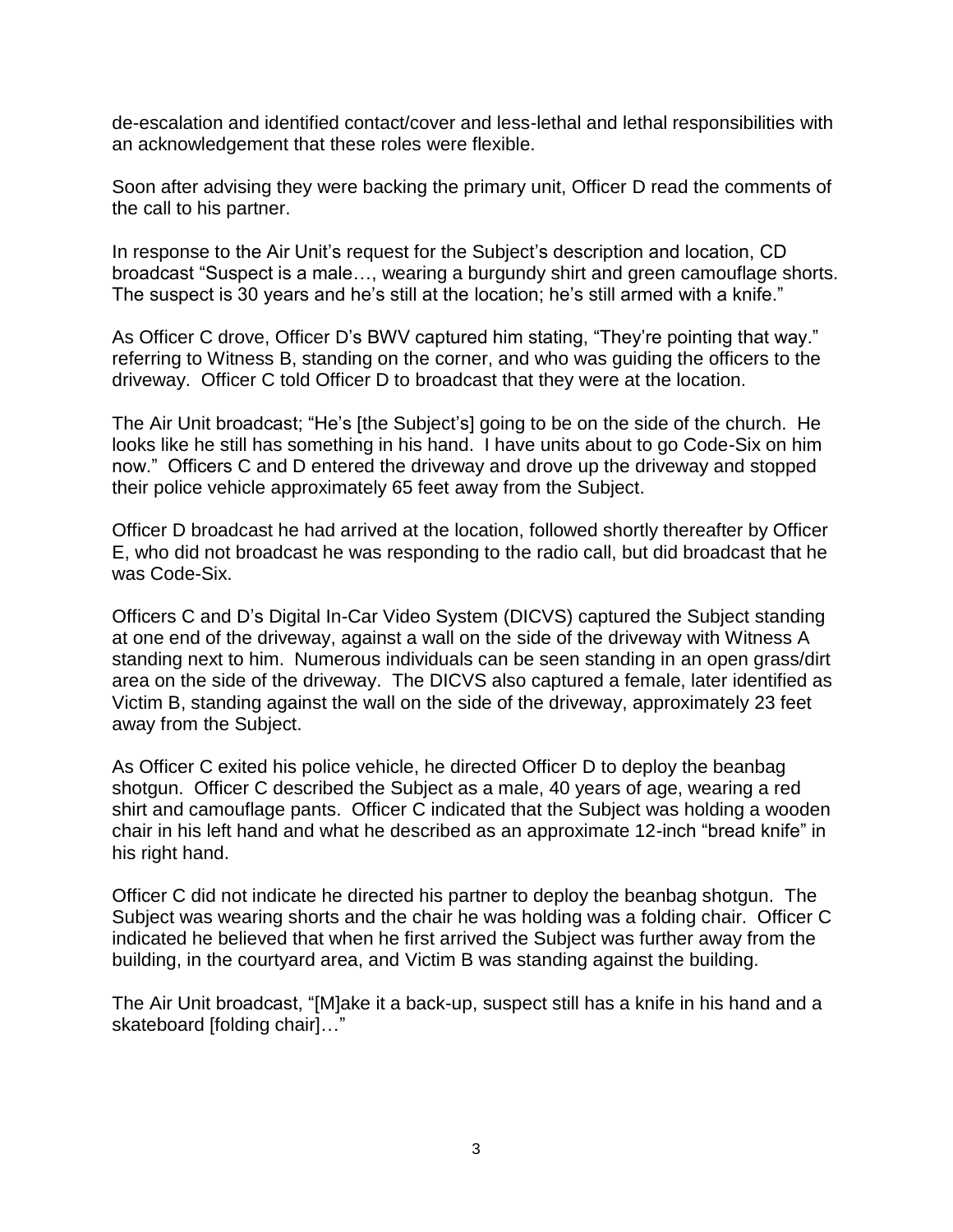According to Officer C, the Subject was walking back and forth and appeared to be yelling/talking to himself. Officer C also observed people "frantically running away" from the Subject.

Officer C unholstered his service pistol because he believed the tactical situation could escalate to the point where deadly force may be justified. He held his service pistol in a two-handed, low-ready position with his right finger along the frame. Officer C remained behind the cover of his open, ballistic door and began to repeatedly direct the Subject to drop the knife.

Officer C turned the ignition off and removed his keys. This required that Officer D use his vehicle keys to turn the ignition back on to disengage the beanbag shotgun rack locking mechanism, causing an approximate delay of 25 seconds.

Once Officer D removed the beanbag shotgun from the rack, he held it in his left hand and closed his police vehicle's door. After he chambered a round, he loaded an additional round into the magazine tube. Officer D shouldered the beanbag shotgun, placed his finger on the safety, and aimed at the Subject's navel area. According to Officer D, upon exiting the vehicle, he observed the Subject walking around, holding a knife in his right hand.

Officer C's BWV captured Officer E slowly walk approximately the front bumper of the police vehicle, at which time Officer C can be heard instructing Officer D to "keep cover," prompting Officer D to redeploy backward next to the closed passenger door of his police vehicle. Meanwhile, the Subject walked in the driveway toward the officers, closing the distance.

Officer C's BWV shows that when Officer D walked north, Officer C also stepped out from the cover of his door and moved north toward the Subject, telling Officer D, "Stay covered, keep cover." Officer D moved back toward the police vehicle while Officer C continued to move forward as the Subject continued to walk toward him (Officer C).

According to Officer D, he did not move forward until after additional personnel arrived and the Subject began to move backward, north in the driveway.

Officer E parked behind Officer C's police vehicle. Officer E deployed his beanbag shotgun and chambered a round as he walked along the driver's side of Officer C's police vehicle. Officer E observed Officer D on the passenger side of the police vehicle with a beanbag shotgun deployed. Officer E believed the Subject had already cut someone and felt it prudent to transition to his service pistol. Hence, he placed his beanbag shotgun on the front, driver's side floorboard of Officer C's police vehicle and unholstered his service pistol, which he held in a two-handed, low-ready position.

According to Officer C, the Subject closed the distance on the officers and was not complying with his commands. Officer C indicated that when he observed that Officer D was no longer behind cover, Officer C re-deployed to a bush on the side of the driveway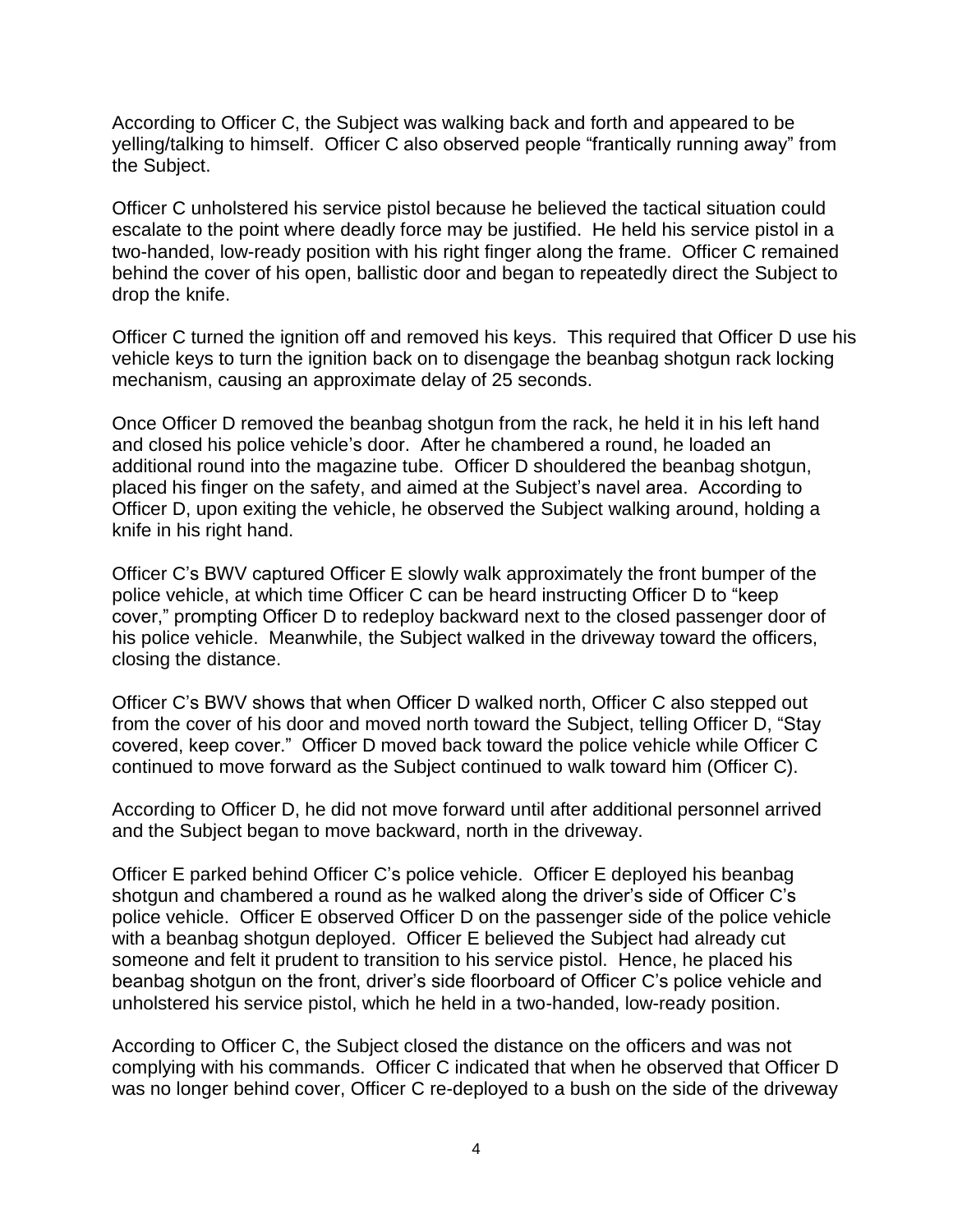that afforded him concealment. Officer E moved from behind Officer C's open driver's door to a position to the right of Officer C. According to Officer E, he observed the Subject holding a knife in his hand and blood on the Subject's hand and shirt.

Officer C's BWV shows that Officer D did not assume a position of cover, but rather that he redeployed by moving back and standing next to the right front fender of his police vehicle. It also shows that Officer C moved toward a bush that was not large enough to provide him cover or concealment. Officer E's BWV shows that he (Officer E) also did not assume a position of cover and, after putting the beanbag shotgun in Officer C's vehicle, that he walked forward and stood to the right of Officer C.

According to Officer C, he attempted to de-escalate by changing his verbal tactics with the Subject. Officer C stated that he went from verbalizing forcefully, ordering the Subject to drop the knife, to changing his tone, not yelling, while trying to get the Subject to drop the knife. The Subject did not respond to either approach. Officer C's BWV captured the Subject move toward the officers, shaking his head and saying, "Nope."

According to Officer E, the Subject stated, "No, I'm not going to drop the knife."

Officers A and B arrived at the scene and parked in the driveway behind Officer E's police vehicle. Officer B broadcast, "…show us Code-Six," and then exited the passenger side of his police vehicle. Simultaneously, Officer A exited the police vehicle and deployed the beanbag shotgun, which he held in a port arms position as he chambered a round.

Officer A did not load another round into the magazine tube.

Officer B moved in the driveway and positioned himself to the right of Officer D, who maintained a position next to his closed passenger side door after redeploying from the front of his police vehicle. Officer B unholstered his service pistol and held it in a twohanded, low-ready position with his finger along the frame because the Subject was armed with a knife, causing him to believe the situation could escalate to necessitate the use of lethal force.

Officer B's BWV shows that Officer D did not redeploy next to the vehicle's passenger side door, but rather that he stood next to the right front fender of the vehicle as Officer B walked up on his right side.

According to Officer B, he observed the Subject in the driveway armed with a 1½ to 2 foot-long knife in his right hand, with the blade protruding upward. According to Officer B, he observed Victim B leaning against the wall adjacent to a shopping cart on the side of the driveway. He also observed additional civilians, who appeared to be moving away from the Subject. Officer B estimated his distance away from the Subject distance to be 25 feet. Officer B indicated he observed blood on the Subject's arm and believed it was either the Subject's or the initial victim's blood.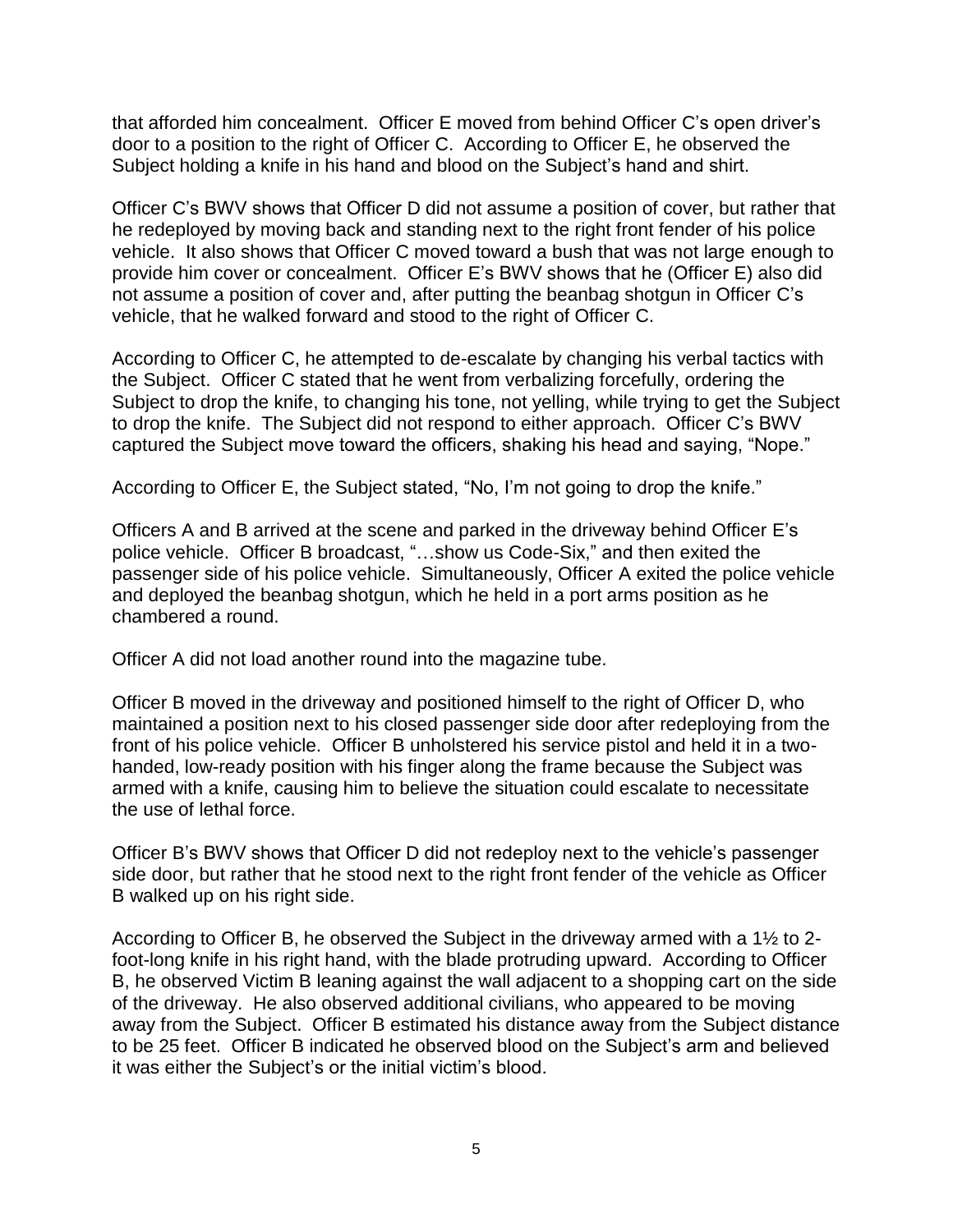Officer B did not recall seeing the Subject with a chair until he observed it while watching his BWV.

According to Officer A, as he moved along the driver's side of the parked police vehicles, he observed the Subject holding a knife in his right hand and a folding chair in his left hand. Officer A approached behind Officers C and E and immediately yelled, "Beanbag ready, beanbag ready!" Officer A then stood to the right of Officers C and E. According to Officer D, he heard an officer say, "Put out a help call," prior to the first beanbag round.

According to Officer A, he did not give the Subject a warning prior to discharging the beanbag shotgun because of the rapidly unfolding nature of the incident.

Officer A activated his BWV after the OIS. Officer A's actions prior to the activation were recorded, but without audio.

Officer A stated four officers were at scene upon his arrival, however, the investigation revealed three.

According to Officer E, Officer A stated, "Beanbag standby," to which Officer E replied, "Beanbag ready up."

Officer D's BWV established that the exchange about a "help call" occurred between the discharge of the second and third beanbag round.

According to Officer B, the Subject maintained an aggressive demeanor, describing that he waived the knife and closed the distance to 15 feet. Officer B stated the Subject was focused on Officers A and C. Officer C also perceived that the Subject approached to within approximately 15 feet of the officers.

According to Officer A, the Subject aggressively walked toward the officers, refusing to comply with the commands to stop and closed the distance on them. Officer A also stated that as the Subject walked toward him and the other officers, he observed Victim B standing next to the building on the side of the driveway. According to Officer A, he felt that the utilization of the beanbag shotgun was the most reasonable tool available to gain compliance from the Subject. Officer A's BWV captured the Subject walking forward, holding a knife in his right hand by his right leg and a folding chair in his left hand by his left leg.

Officer C's DICVS shows that the Subject walked slowly toward the officers, holding the knife in his right hand and the folding chair in his left hand. As the Subject was ordered to drop the knife, he could be heard saying "nope" and shaking his head.

Officer A targeted the Subject's center body mass and fired one beanbag round from a distance of approximately 22 to 25 feet. The round struck the Subject's chest but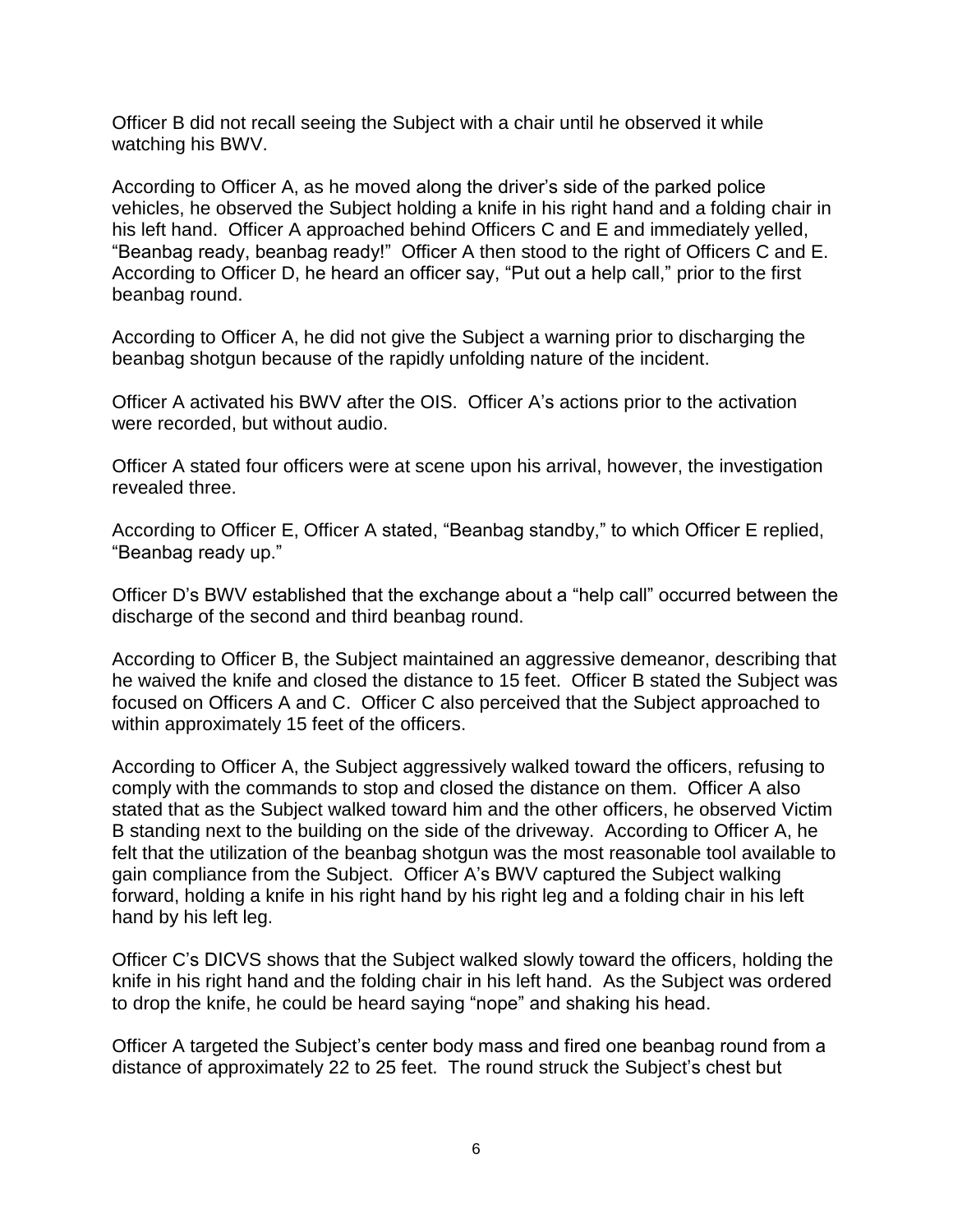appeared to have no effect. Approximately 12 seconds elapsed from the time Officer A retrieved the beanbag shotgun and when he discharged his initial beanbag round.

In the DICVS footage, the Subject can be seen stopping his advance when Officer A's first beanbag round hit him in the chest. Upon being struck, the Subject began stepping backwards, away from the officers.

According to Officer E, the beanbag round struck the Subject in his mid-section.

According to Officer C, the first beanbag round struck the Subject. Although it did not appear to, "faze him," the Subject began to move backwards. Officer A's BWV captured the Subject begin to step backward with his body bladed to the west with his left shoulder directed in the officers' direction. According to Officer C, the Subject began to use the chair as a shield after the first beanbag round struck him. The Subject can be seen on Officer A's BWV holding the folding chair at his side at the time the first beanbag round was fired, but he raised it as he walked backward and prior to the second beanbag round being fired.

According to Officer D, he did not discharge his beanbag shotgun because from his vantage point, he did not believe he had a viable target, especially considering the Subject held a folding chair in his left hand that could shield him from the impact of a beanbag round.

Officers A, B, C, D, and E moved together toward the Subject. According to Officer A, the Subject held the knife in his right hand with the blade downward. Officer A chambered another beanbag round as he took two steps forward, aimed at the Subject's center body mass and fired a second beanbag round at the Subject from a distance similar to the initial round fired. Officer A's BWV captured the second beanbag round strike the Subject on the left side of his chest.

According to Officer E, the second beanbag round struck the chair.

According to Officer A, the Subject was advancing toward the officers at the time he fired his second beanbag round. He perceived that the Subject did not retreat until after the second beanbag round was fired.

As the Subject retreated, he faced the officers' direction. Officers A, B, C, D, and E continued to move forward, in unison, toward the Subject. The Subject can be seen on Officer A's BWV looking at Victim B, who was still standing against the wall.

According to Officer D, he did not see Victim B until the Subject walked backwards and utilized the chair as a shield.

Officer E broadcast an "officer needs help…" call. The Subject moved to his left, toward Victim B, and transitioned the folding chair to his right hand, in which he also held his knife. Officer A's BWV captured the Subject reach toward Victim B with his left hand.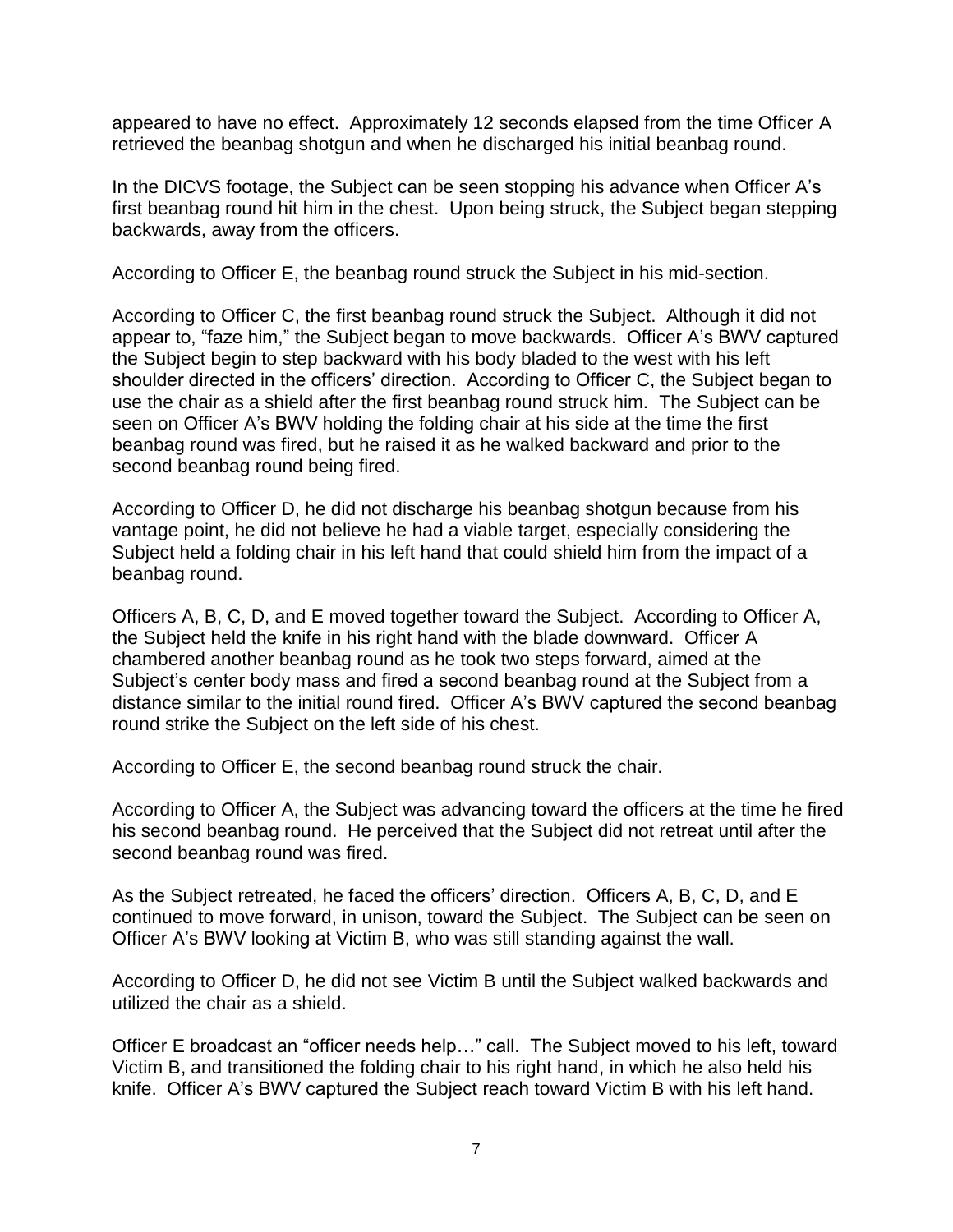Officer A aimed the beanbag shotgun at the Subject's upper torso and discharged a third beanbag round, from an estimated distance of approximately 25 feet. Officer A did not know whether this beanbag round impacted the Subject. The round did not appear to effect the Subject as he continued to move to his left and behind Victim B.

The investigation determined that one of the beanbag rounds was compromised as it struck the folding chair, causing the pellets to disperse. A review of the relevant BWV did not definitively establish the impact point of the third beanbag round; however, the cloth sack of the beanbag round can be seen falling to the ground at the Subject's feet.

Officer A perceived that the Subject was moving backward when he discharged the third beanbag round.

Officer A used his left hand to place the beanbag shotgun onto the ground while at the same time using his right hand to unholster his service pistol. Officer A's BWV captured a fourth bean round discharge from the beanbag shotgun.

Officer A stated he fired three beanbag rounds. A supplemental interview was conducted to address this issue, and Officer A reconfirmed that he had no recollection of discharging a fourth beanbag round.

The investigation determined that Officer A fired four beanbag rounds. Three empty hulls were recovered from the crime-scene, and the fourth empty hull remained in the chamber of the beanbag shotgun.

Officer E stated he heard two beanbag rounds fired.

After the Subject stepped behind Victim B, Officer C held his pistol in a low-ready position as he re-deployed onto the open grass/dirt area near Officers A, B, D, and E. According to Officer C, he observed the Subject reach around Victim B with his right arm and hold the knife to Victim B's neck. Officer C also stated that it appeared to him the Subject moved the knife across Victim B's neck in a sawing motion.

Victim A stated that the Subject grabbed Victim B before the officers' arrival.

As Officer C moved to his left, onto the grass/dirt area, his BWV captured the Subject turn his body and place his back against the exterior wall. The Subject can be seen holding the knife in his right hand, against Victim B's neck, and using his left hand to grab the blade of the knife and pulling it against Victim B's neck

The following accounts describe each individual officer's observations and actions during the OIS. The following accounts do not reflect the order in which each officer fired their weapons:

Officer C stated that although the Subject kept his head in close proximity to Victim B, Officer C believed that he had a sight picture of the Subject's body. Officer C opined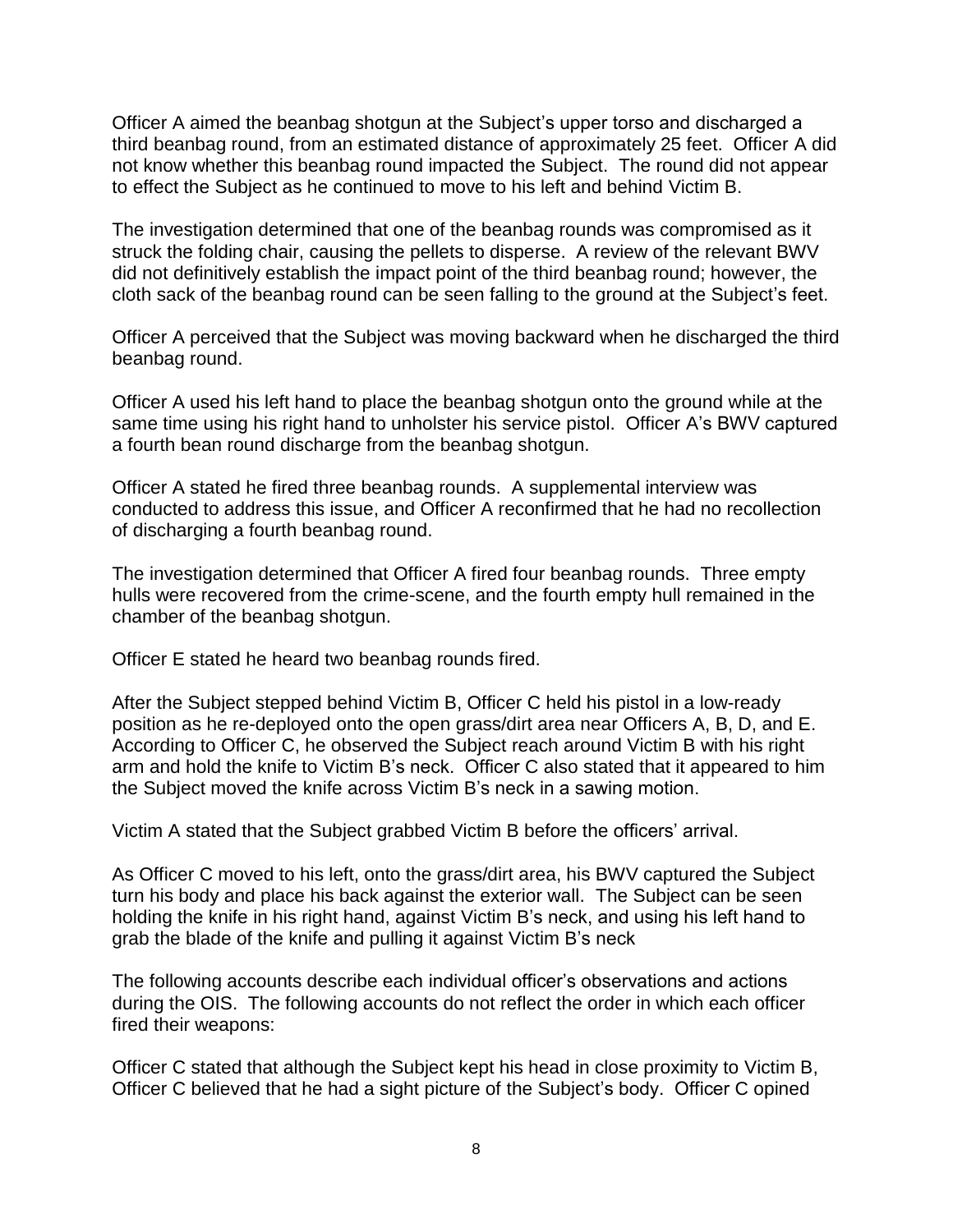that when he re-deployed, he had the best angle on the Subject in case lethal force was necessary.

According to Officer C, he observed the Subject cutting Victim B's neck and raised his service pistol. Officer C aimed his service pistol at the Subject's right side upper torso area and, from a distance of approximately five to seven feet, discharged six rounds. According to Officer C, he quickly assessed the threat between each of his rounds.

According to Officer C, after he discharged what he estimated to be his sixth round, the Subject still held the knife; however, he began to release the knife from Victim B's neck.

Officer C's BWV captured the Subject begin to lower his hands and the knife.

Officer C opined that his rounds were becoming effective. However, according to Officer C, he continued to aim his service pistol at the Subject's center body mass and discharged an additional three rounds, from a distance of approximately three to five feet. The investigation determined that Officer C fired a total of 9 rounds in approximately 3.6 seconds.

According to Officer C, he stopped shooting once the Subject was on the ground and he perceived that he was no longer a threat to Victim B. Officer C indicated that he heard additional gunshots, but did not know which officer shot.

Officer E stated that the Subject side-stepped to behind Victim B and opined that the Subject was going to cut and kill Victim B. Officer E aimed his service pistol at the Subject's face. However, not wanting to jeopardize Victim B's life, Officer E stated he did not discharge his pistol because Victim B was in his line of fire and he did not feel he had a clear shot at the Subject.

Officer A stated that the Subject was standing behind Victim B, with his right arm over her right arm. The Subject held the knife in his right hand, pressed against Victim B's neck. According to Officer A, it appeared that the Subject placed his left hand on the knife as leverage to pull the knife backward to cut Victim B's throat. Officer A stated that the Subject was taller than Victim B and was offset from Victim B. Victim B's head was near the Subject's right chest area and the Subject was looking over Victim B's left shoulder.

According to Officer A, he could see most of the Subject's head and a portion of the left side of the Subject's upper torso. Officer A aimed his service pistol at the left side of the Subject's face and discharged one round, from a distance of approximately 18 to 20 feet, which did not appear to have any effect.

According to Officer A, the Subject and Victim B's body positions appeared to change, which exposed more of the Subject's left upper torso and shoulder area. Officer A then aimed his service pistol at the Subject's upper body and discharged a second round,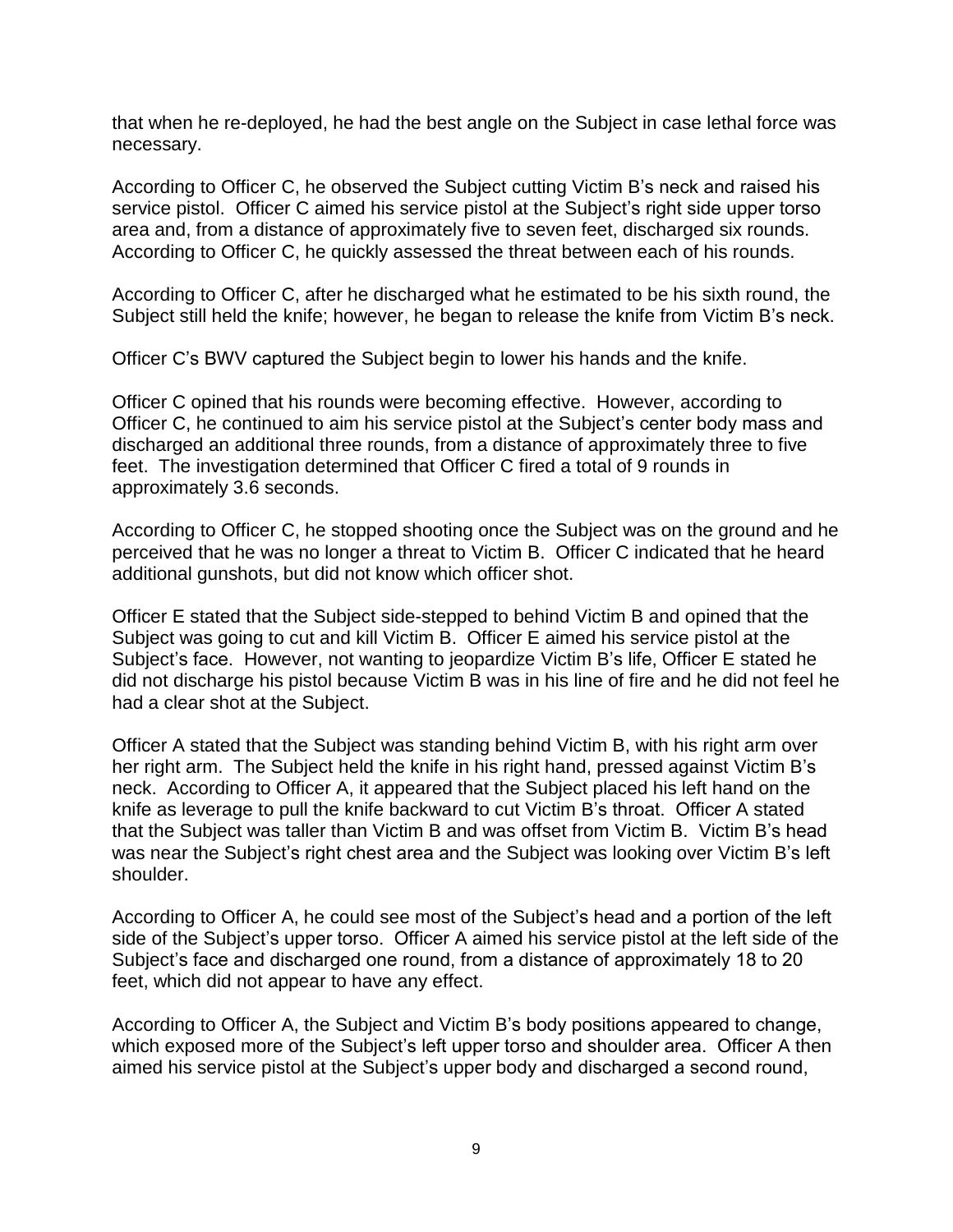from a distance similar to that of the initial round. The second round did not appear to have any effect.

Officer A stated that he could still see that the Subject's hands were continuing to hold the knife, which was still pressed against Victim B's throat area. Officer A stated that the Subject moved to his right and started to move by Victim B, which exposed the right side of his body. Officer A aimed his service pistol at the Subject's right side torso and discharged three rounds (rounds three-five), from an approximate distance of 18 to 20 feet.

According to Officer A, the Subject continued to move to his right as he discharged rounds three-five.

According to Officer A, he believed that the Subject held the knife to Victim B's throat while he discharged his fifth round. However, Officer A stated that after watching his BWV, he observed the Subject continue to move to his right, and it appeared the knife was no longer at Victim B's throat at the time he discharged his fifth round.

Officer A heard other officers firing their weapons, but was unaware of which officers.

Officer A discharged his five rounds in approximately 3.7 seconds.

Officer D stated that the Subject stepped behind Victim B and placed the knife to her throat. The Subject then raised his left hand, grabbed the knife, and pulled the knife back into Victim B's throat. According to Officer D, he was not able to target the Subject's upper torso, navel area; therefore, he did not discharge any beanbag rounds. Also according to Officer D, he observed a cut to Victim B's throat area.

Officer B stated that the Subject looked toward Victim B, who was leaning against a wall on the side of the driveway. The Subject used his left arm to grab Victim B by her right arm while pulling Victim B toward him and simultaneously moving behind her. According to Officer B, the Subject used his right arm, which held the knife and placed the knife across Victim B's neck. The Subject then grabbed the other side of the knife (blade) with his left hand and began to apply pressure.

Officer B stated that he initially paused, and did not fire, because Victim B was in front of the Subject. However, after another officer discharged the first round, it caused the Subject to turn, which exposed the Subject's left shoulder area toward Officer B. The investigation determined that Officer C discharged the first round at the Subject.

Officer B observed blood, but he was not sure if it was from the Subject's forearm or from Victim B's neck.

To protect Victim B from the imminent threat of death or serious bodily injury, Officer B aimed his service pistol at the Subject's left shoulder and discharged one round, from a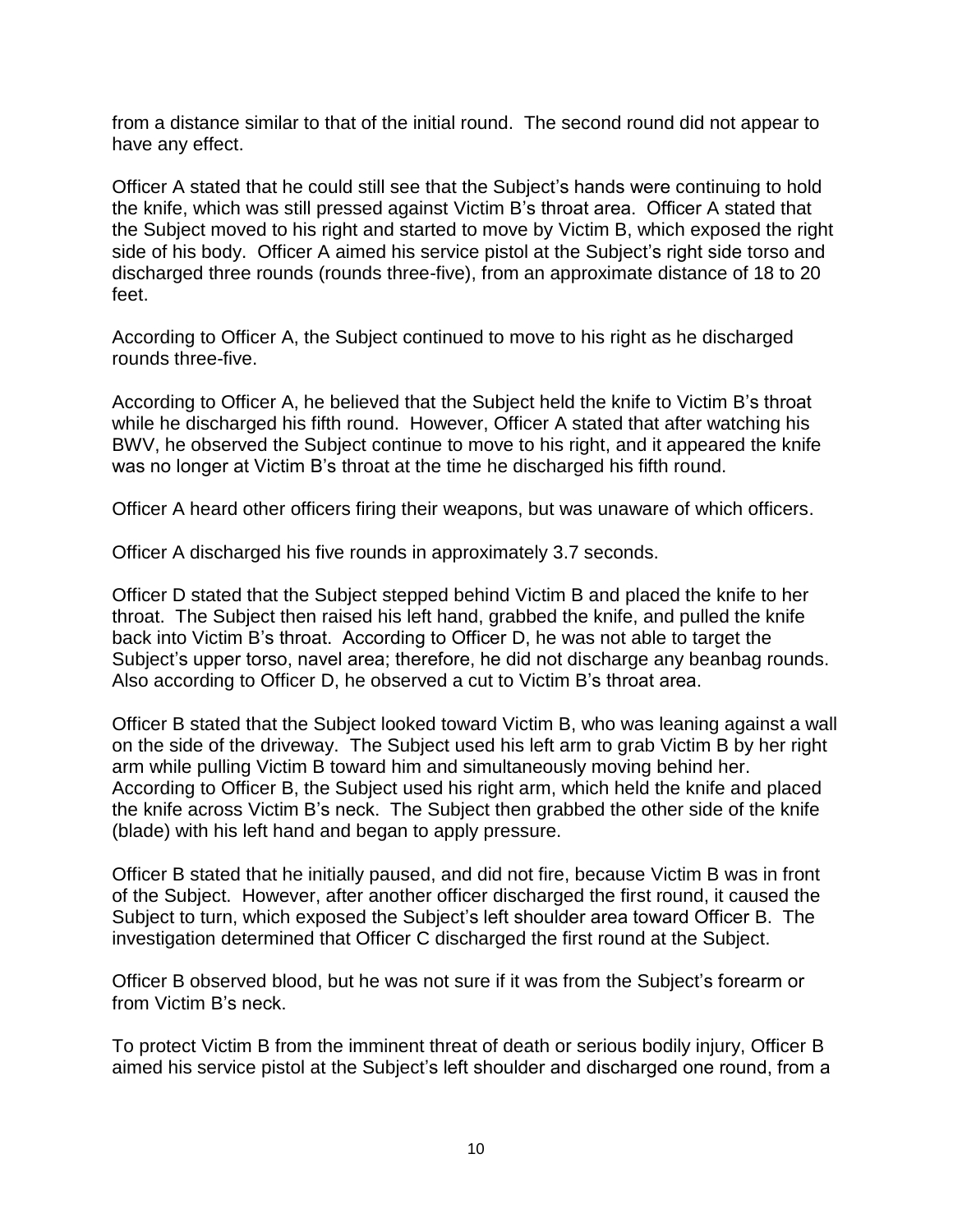distance of approximately 16 feet. Officer B stated that when he discharged this round, Victim B's shoulder was aligned approximately to the Subject's mid-chest area.

According to Officer B, the Subject appeared to flinch, but kept his hold of Victim B and continued to apply pressure to Victim B's neck with the knife. Officer B aimed his service pistol at the Subject's left shoulder and discharged a second round, from a distance of approximately 16 feet, which did not appear to have any effect.

According to Officer B, the Subject continued to hold the knife to Victim B's neck. However, Victim B appeared to "squirm," which caused her to move and expose the left side of the Subject's chest. Officer B aimed his service pistol at the Subject's left shoulder and discharged a third round, from a distance of approximately 16 feet.

After Officer B's third shot, both the Subject and Victim B fell to the ground. Officer B then placed his service pistol in a low-ready position with his finger along the frame. According to Officer B, he discharged his rounds from an approximate distance of 12 feet; however, the video evidence established that the distance was more accurately estimated to be 16 feet.

Victim B fell onto her right side with her head pointed to the north. The Subject fell onto his right side with his head in a westerly direction and his feet in a southeasterly direction. The Subject's arms were in front of his body. The Subject's knife fell onto the ground in the area of his chest.

Witness A stated that after officers discharged their weapons, the Subject let go of Victim B and walked toward the officers.

Officer C broadcast, a "shots fired; officer needs help" call.

Officer E broadcast a request for two Rescue Ambulances (RAs).

Officer A directed Officer B to put gloves on; however, soon thereafter, he instructed him to direct responding officers and medical personnel to their location.

Meanwhile, Officer C directed Officers A, D, and E to slow down their advancements to assess the situation prior to approaching the Subject and Victim B. According to Officer C, officers then waited for additional resources to arrive.

Following the OIS, numerous additional personnel arrived.

Officers F, G, H and Detective A responded. Upon arrival, they joined Officers A, C, D, and E. At about this same time, Sergeant B (the first supervisor) arrived and broadcast that he was Code-six. Officer F formed a plan for officers to approach together to first take the Subject into custody before rendering aid to Victim B. Officer F directed Officers H and G to put on gloves and assigned them as an arrest team.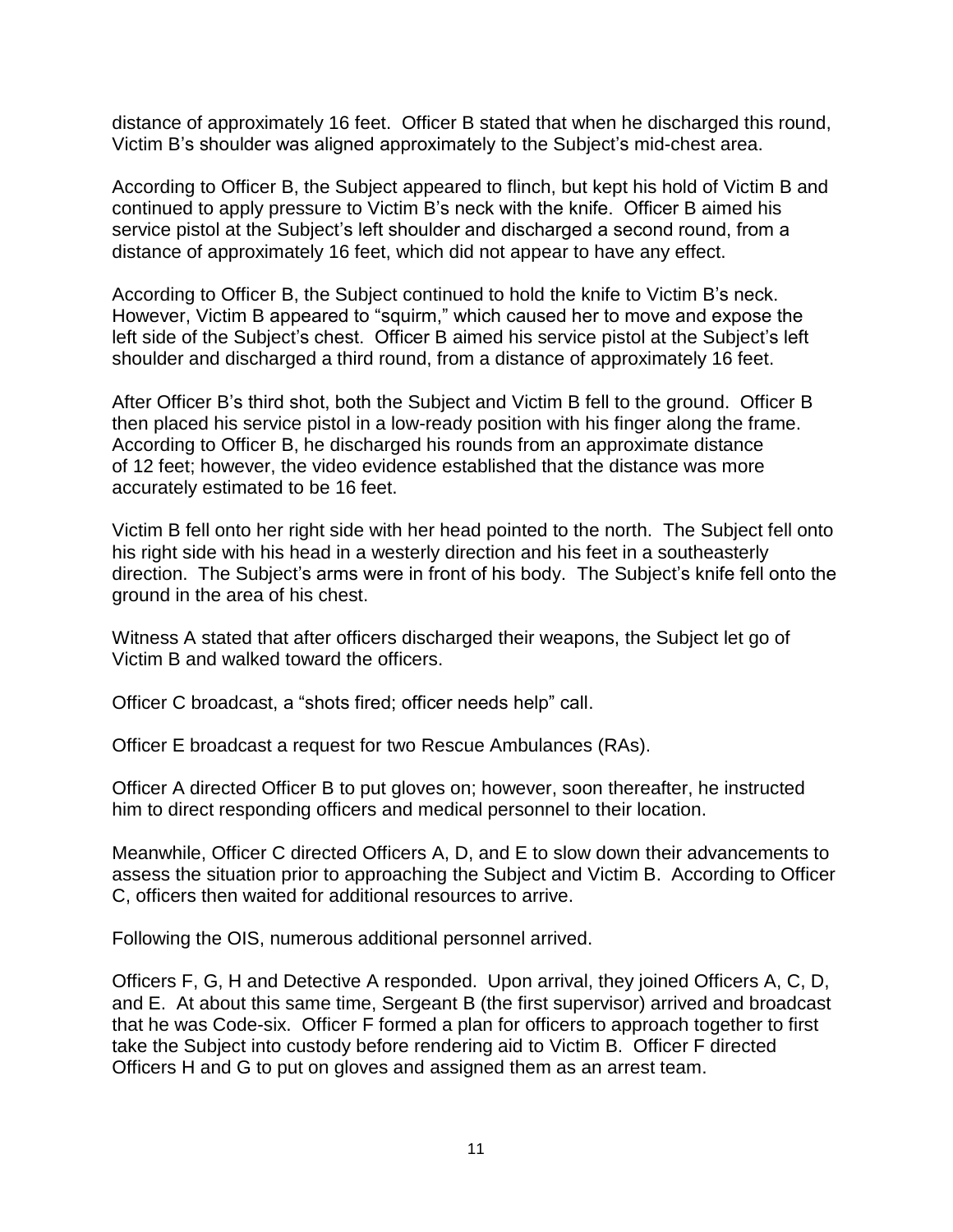Officer F tapped Officer C on the shoulder and advised him officers would be approaching from his left. Officers H and G, with Officer C providing lethal cover, moved toward the Subject, who was lying on his right side and motionless. Officer H removed his handcuffs with his right hand as he stood at the Subject's back and reached for his left wrist. Officer H applied the handcuff to the Subject's left wrist as he pulled his left arm toward his back. Officer H held the opposite end of the handcuff as he reached for and grabbed the Subject's right wrist. Officer G then assisted with bringing the Subject's right arm to his back to complete handcuffing.

During handcuffing, Officer C placed his right foot on the Subject's knife and slid it backward. Officer H observed the Subject was still breathing, so they placed him onto his right side. Officer F then had Officers H and G lift and carry the Subject away from Victim B.

Meanwhile, Detective A positioned himself between the officers and civilians, who were gathering. Detective A observed an unattended beanbag shotgun on the ground. Detective A took possession of Officer A's beanbag shotgun. Shortly thereafter, Detective A took possession of Officer D's beanbag shotgun as well. According to Officer D, he requested that Detective A take possession of his shotgun because he was in the process of putting gloves on to secure the knife.

At the same time, Sergeant B was concerned about ingress and egress routes and tasked Officer A with moving police vehicles that were parked in the driveway. Another officer initially was tasked with establishing the crime scene with yellow tape, but he was eventually tasked to stand guard over the knife.

Officer C began rendering first aid to Victim B. Officer C, a certified Emergency Medical Technician (EMT), requested medical supplies to assist Victim B. After placing gloves on, Officer C obtained a nearby blanket and began to apply direct pressure to Victim B's neck wound, in the area where the Subject held the knife to her neck. Officer C also directed other officers to check Victim B for any additional injuries. After applying direct pressure for approximately one minute, Officer C was separated by Sergeant B and directed to supply his Public Safety Statement (PSS). Prior to walking away from Victim B, Officer C directed an officer to remove Victim B's backpack and move her head back to open her airway and continue medical treatment.

Sergeant B opined that Officer C had been involved in a traumatic event and directed another officer to replace Officer C.

A Los Angeles Fire Department (LAFD) Rescue Ambulance (RA) responded and rendered first aid to Victim B. Victim B was transported to the hospital.

A second LAFD RA and LAFD Engine responded and rendered first aid to the Subject. The Subject was also transported to the hospital.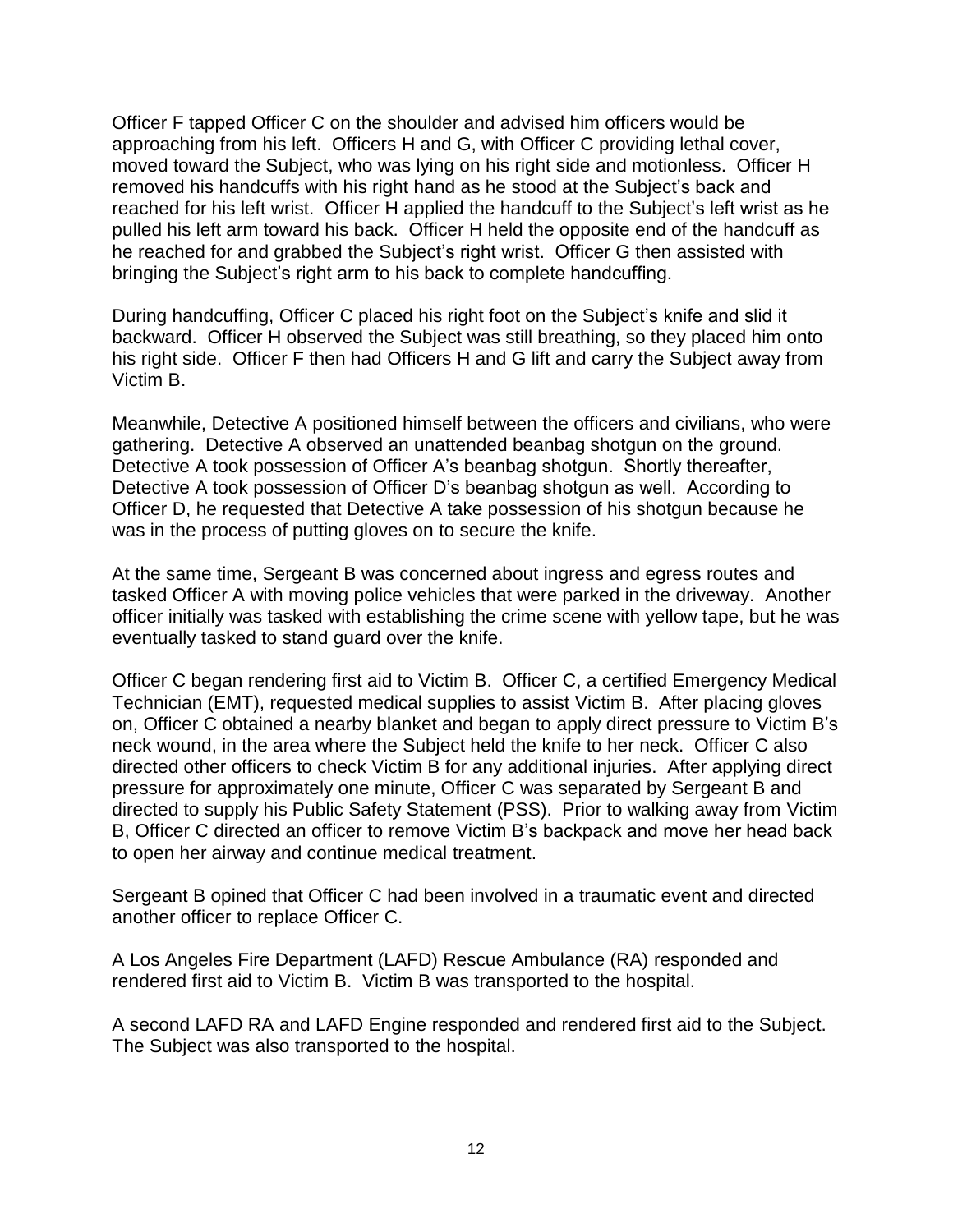A third LAFD RA responded and rendered first aid to Victim A. Victim A was transported to the hospital.

Force Investigation Division (FID) reviewed all documents and circumstances surrounding the separation, monitoring and the admonition not to discuss the incident prior to officers being interviewed by FID investigators. All Department protocols concerning a CUOF investigation were complied with and properly documented.

# **Los Angeles Board of Police Commissioners' Findings**

The BOPC reviews each Categorical Use of Force incident based upon the totality of the circumstances, namely all of the facts, evidence, statements and all other pertinent material relating to the particular incident. In every case, the BOPC makes specific findings in three areas: Tactics of the involved officer(s); Drawing/Exhibiting of a firearm by any involved officer(s); and the Use of Force by any involved officer(s). Based on the BOPC's review of the instant case, the BOPC made the following findings:

# **A. Tactics**

The BOPC found Officers A, C, and E's tactics to warrant Administrative Disapproval. The BOPC found Officers D and B's tactics to warrant a Tactical Debrief.

# **B. Drawing/Exhibiting**

The BOPC found Officers A, B, C, D, and E's drawing and exhibiting of a firearm to be in policy.

# **C. Less-Lethal Use of Force**

The BOPC found Officer A's less-lethal use of force to be in policy.

# **D. Lethal Use of Force**

The BOPC found Officer C's lethal use of force to be in policy. The BOPC found Officers A and B's lethal use of force to be out of policy.

# **Basis for Findings**

In making its decision in this matter, the Commission is mindful that every "use of force by members of law enforcement is a matter of critical concern both to the public and the law enforcement community. It is recognized that some individuals will not comply with the law or submit to control unless compelled to do so by the use of force; therefore, law enforcement officers are sometimes called upon to use force in the performance of their duties. It is also recognized that members of law enforcement derive their authority from the public and therefore must be ever mindful that they are not only the guardians, but also the servants of the public. The Department's guiding value when using force shall be reverence for human life. Officers shall attempt to control an incident by using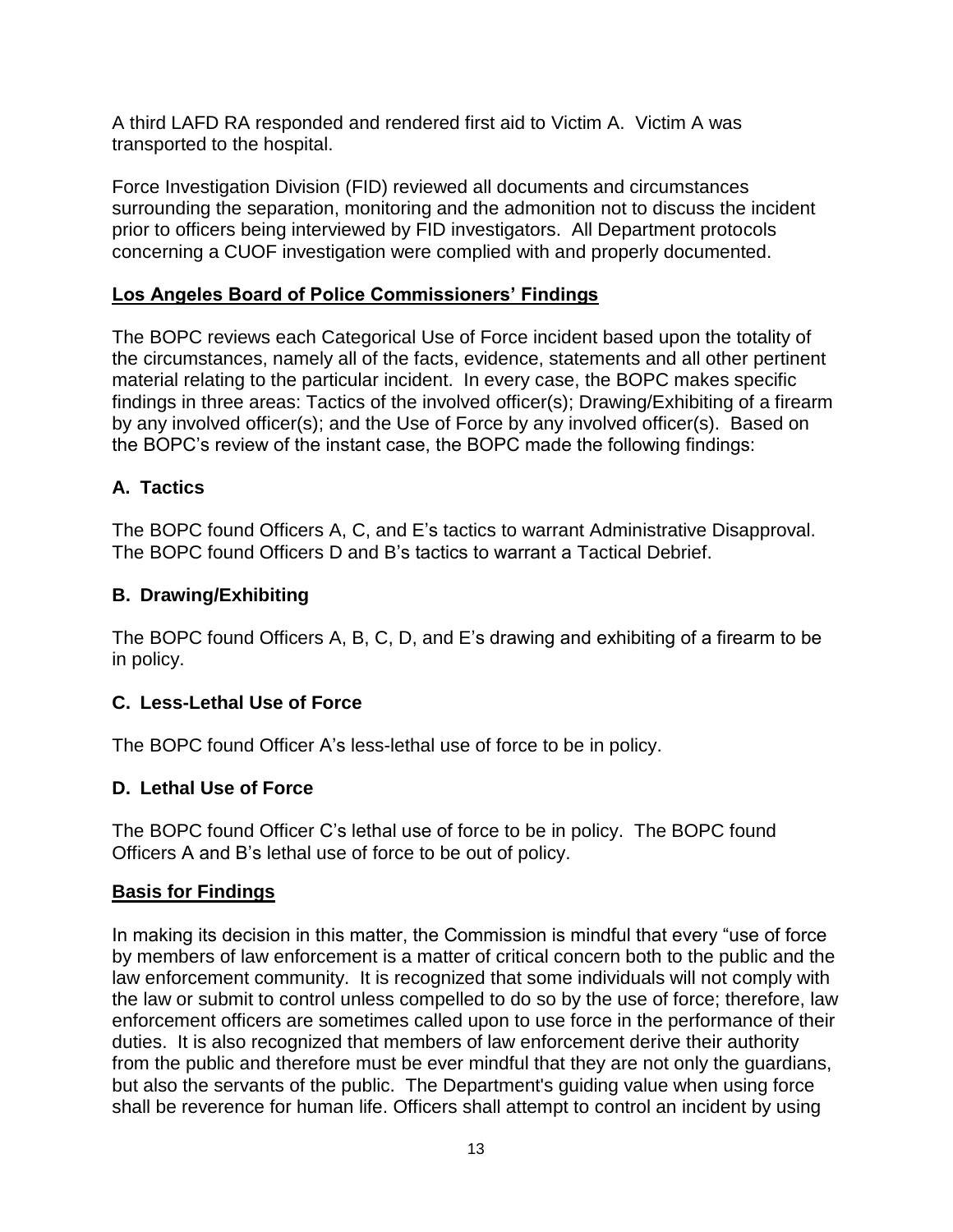time, distance, communications, and available resources in an effort to de-escalate the situation, whenever it is safe and reasonable to do so. When warranted, Department personnel may objectively use reasonable force to carry out their duties. Officers who use unreasonable force degrade the confidence of the community we serve, expose the Department and fellow officers to legal and physical hazards, and violate the rights of individuals upon whom unreasonable force is used. Conversely, officers who fail to use force when warranted may endanger themselves, the community and fellow officers." (Use of Force Policy, Los Angeles Police Department Manual.)

The Commission is cognizant of the legal framework that exists in evaluating use of force cases, including the United States Supreme Court decision in Graham v. Connor, 490 U.S. 386 (1989), that:

"The reasonableness of a particular use of force must be judged from the perspective of a reasonable officer on the scene, rather than with the 20/20 vision of hindsight. The calculus of reasonableness must embody allowance for the fact that police officers are often forced to make split-second judgments – in circumstances that are tense, uncertain and rapidly evolving – about the amount of force that is necessary in a particular situation."

The Commission is further mindful that it must evaluate the actions in this case in accordance with existing Department policies. Relevant to our review are Department policies that relate to the use of force:

Law enforcement officers are authorized to use deadly force to:

- Protect themselves or others from what is reasonably believed to be an imminent threat of death or serious bodily injury; or
- Prevent a crime where the subject's actions place person(s) in imminent jeopardy of death or serious bodily injury; or
- Prevent the escape of a violent fleeing felon when there is probable cause to believe the escape will pose a significant threat of death or serious bodily injury to the officer or others if apprehension is delayed. In this circumstance, officers shall to the extent practical, avoid using deadly force that might subject innocent bystanders or hostages to possible death or injury.

The reasonableness of an Officer's use of deadly force includes consideration of the officer's tactical conduct and decisions leading up to the use of deadly force. (Use of Force Policy, Los Angeles Police Department Manual.)

An officer's decision to draw or exhibit a firearm should be based on the tactical situation and the officer's reasonable belief that there is a substantial risk that the situation may escalate to the point where deadly force may be justified. (Los Angeles Police Department Manual.)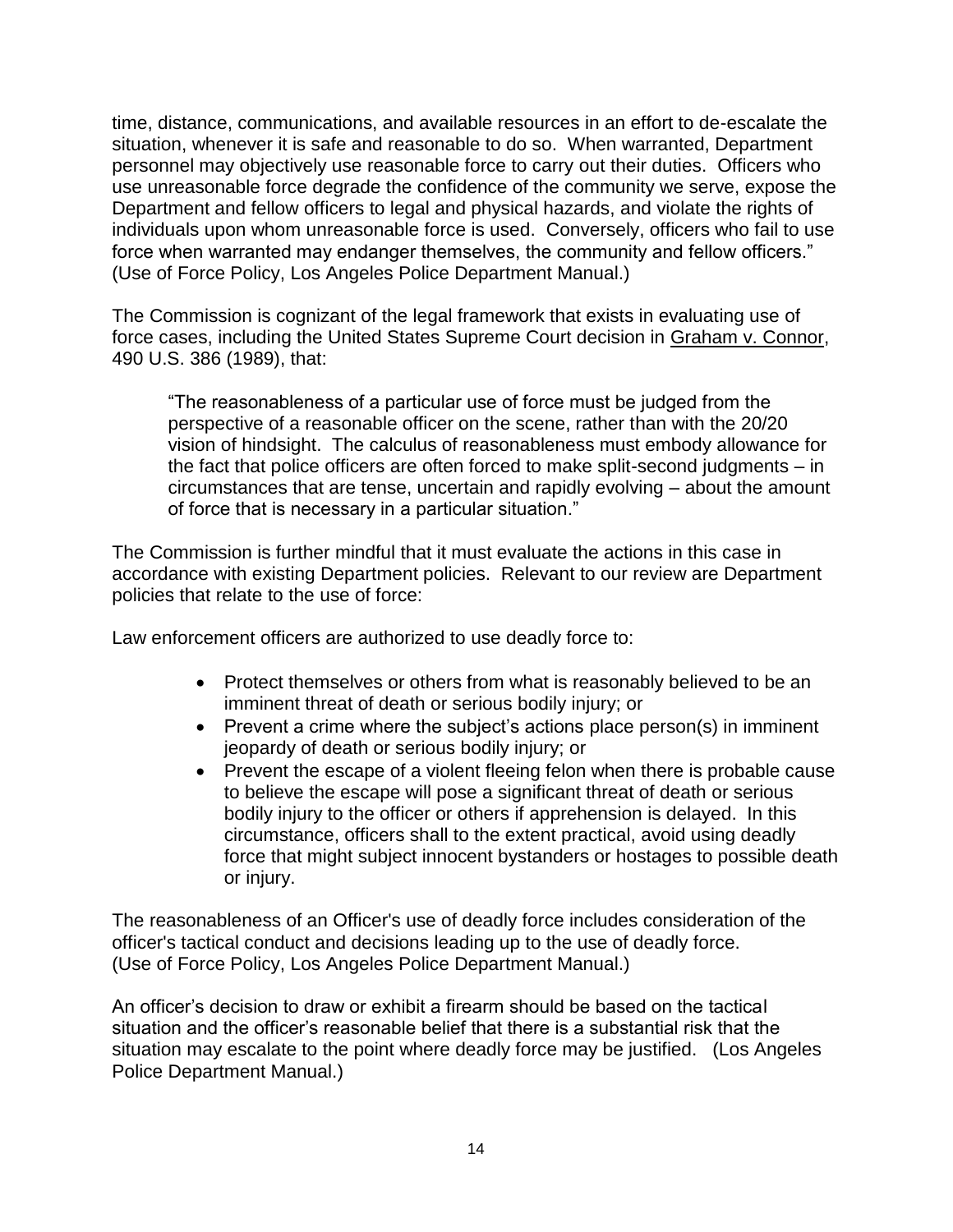Tactical de-escalation involves the use of techniques to reduce the intensity of an encounter with a suspect and enable an officer to have additional options to gain voluntary compliance or mitigate the need to use a higher level of force while maintaining control of the situation. Tactical de-escalation does not require that an officer compromise his or her safety or increase the risk of physical harm to the public. De-escalation techniques should only be used when it is safe and prudent to do so. (Tactical De-Escalation Techniques, October 2016.)

# **A. Tactics**

• In its analysis of this incident, the BOPC identified the following tactical considerations:

## **1. Utilization of Cover**

Officers A, B, C, D, and E did not utilize available cover when they observed a suspect who was armed with a knife.

The utilization of cover enables an officer to confront an armed suspect while simultaneously minimizing the officer's exposure. As a result, the overall effectiveness of a tactical incident can be enhanced, while also increasing an officer's tactical options.

In this case, Officers A, B, C, D, and E did not utilize the parked police vehicle for cover as a suspect armed with a knife walked towards them. The officers' failure to utilize available cover placed them in a distinct tactical disadvantage and unnecessarily endangered their safety.

Based upon the totality of the circumstances, the BOPC determined that Officers A, C, and E's decisions to not utilize available cover were not reasonable and were a substantial deviation, without justification, from approved Department tactical training.

Additionally, based upon the totality of the circumstances, the BOPC determined that Officers B and D were probationary officers with minimal experience in the field at the time of this incident and were working with senior officers. Officers B and D were following the actions of the senior officers next to them. Officers B and D's decisions to not utilize available cover, were a substantial deviation, with justification, from approved Department tactical training.

## **2. Tactical Communication/Planning**

Officers A, B, C, D, and E did not effectively communicate or formulate a plan.

Operational success is based on the ability of officers to effectively communicate during critical incidents. Officers, when faced with a tactical incident, improve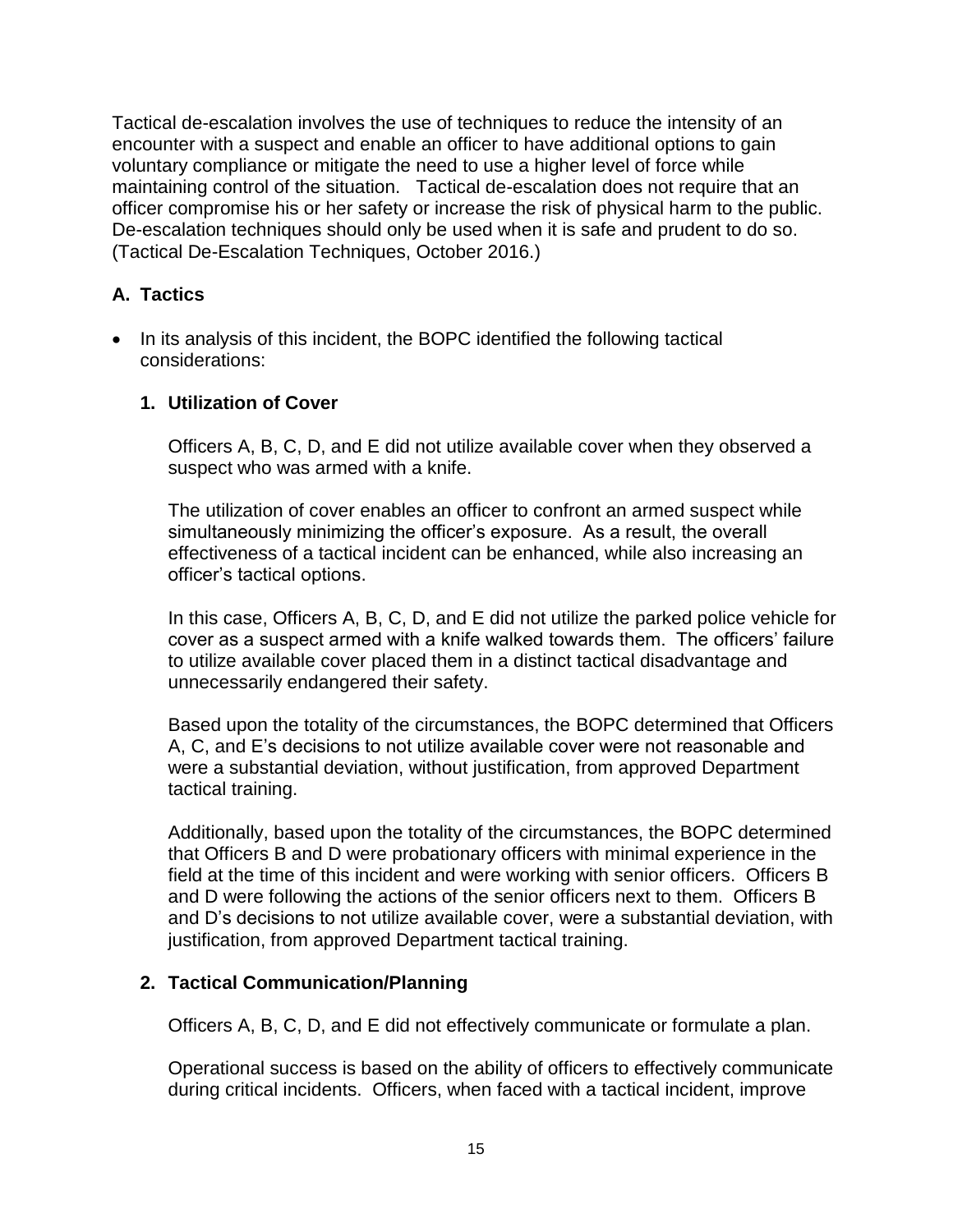their overall safety by their ability to recognize an unsafe situation and work collectively to ensure a successful resolution.

In this case, Officer C initially communicated to Officer D to obtain cover, repeatedly communicated to the suspect to drop the knife and requested a backup. The investigation determined that as the incident unfolded, Officers C, E and A did not effectively communicate with the other officers during the engagement with the Subject. The officers moved toward the Subject, while Officer A discharged beanbag sock rounds at the Subject without the formulation of a plan or communication to coordinate their actions. During the movements of the officers to engage the Subject, which resulted in an OIS, the officers did not coordinate or communicate with each other. The officers' lack of planning and inability to effectively communicate with one another during this incident placed the officers at a tactical disadvantage.

Based on the totality of the circumstances, the BOPC determined that Officers A, C, and E's failure to effectively communicate or plan with their fellow officers, was a substantial deviation, without justification, from approved Department tactical training.

Additionally, based upon the totality of the circumstances, the BOPC determined that Officers B and D followed the actions of the senior officers. Officer B and D's lack of communication and planning, as probationary officers with minimal time in the field at the time of the incident, was a substantial deviation, with justification, from approved Department tactical training.

#### **3. Service Pistol Loading Standards**

The investigation revealed during a post incident weapon/magazine inspection that one of Officer C's magazines was loaded with only 16 rounds, rather than its full capacity of 17 rounds.

#### **4. Situational Awareness**

The investigation revealed that Officer C directed Officer D to deploy the beanbag shotgun, but turned the vehicle's ignition off prior to Officer D pressing the release button on the beanbag shotgun storage rack inside of the police vehicle. This resulted in a delay in deploying the beanbag shotgun.

#### **5. Non-Conflicting Simultaneous Commands**

The investigation revealed that multiple officers gave simultaneous commands to the suspect during the incident. Although the commands were non-conflicting, the officers are reminded that simultaneous commands can sometimes lead to confusion and non-compliance by the suspect.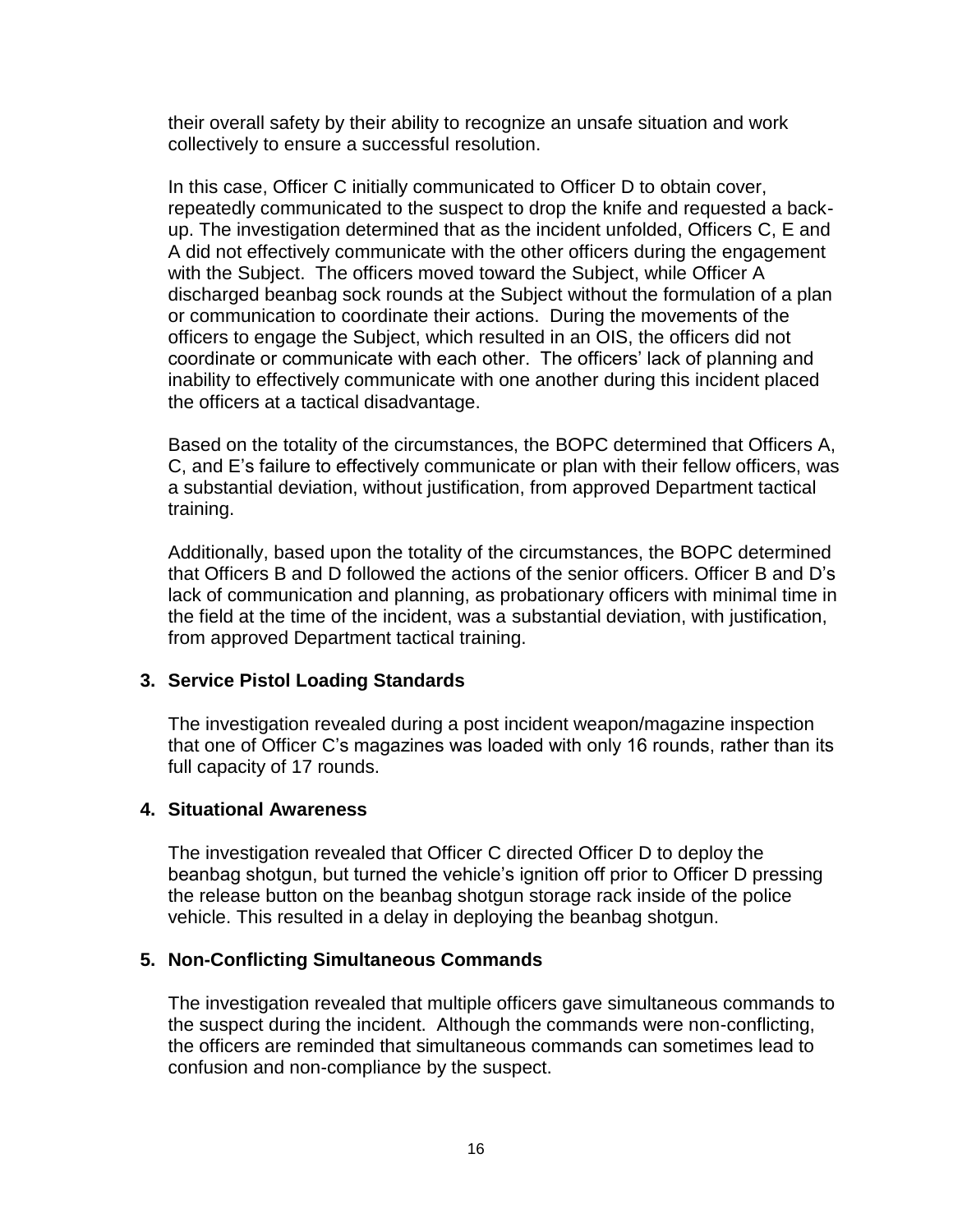### **6. Use of Force Warning**

The investigation revealed that Officer A did not provide a Use of Force Warning prior to deploying less-lethal force options. The BOPC determined that there was adequate time to provide a Use of Force Warning. It would have been preferred that Officer A had provided the Subject a verbal warning prior to utilizing lesslethal force in an effort to gain compliance and afford the Subject the opportunity to submit to an arrest without injury.

## **7. Beanbag Target Areas**

The investigation revealed that Officer A aimed the beanbag shotgun at the Subject's breastbone when he discharged the first beanbag sock round and center body mass when he discharged the second beanbag sock round. Officer A is reminded the primary target area for the Beanbag Shotgun is the naval or belt line area, and officers may alternatively target the suspect's arms, hands or legs when practicable.

## **8. Beanbag Shotgun Manipulation**

The investigation revealed that when Officers A and E initially chambered a beanbag sock round into the beanbag shotgun, they did not load a fifth beanbag sock round from the side saddle loading device into the magazine tube. Although loading a fifth beanbag sock round is not required, Officers A and E are reminded of the tactical advantage afforded when the beanbag shotgun is loaded to full capacity.

## **9. Maintaining Control of Equipment**

The investigation revealed that Officer E placed his beanbag shotgun on the floorboard of the front driver's side of Officers C and D's police vehicle in order to transition to his service pistol. Additionally, Officer A placed the beanbag shotgun on the ground when he transitioned to his service pistol. Officers E and A are reminded of the importance of securing their equipment, i.e., utilizing the sling, prior to transitioning to other force options.

#### **10. Preservation of Evidence**

The investigation revealed that when officers approached the Subject to handcuff him, Officer C slid the knife away from the Subject with his foot to prevent the Subject from re-arming himself. In this case, it was understandable to move the knife because the risk of the suspect re-arming himself outweighed the benefits of leaving the evidence in place.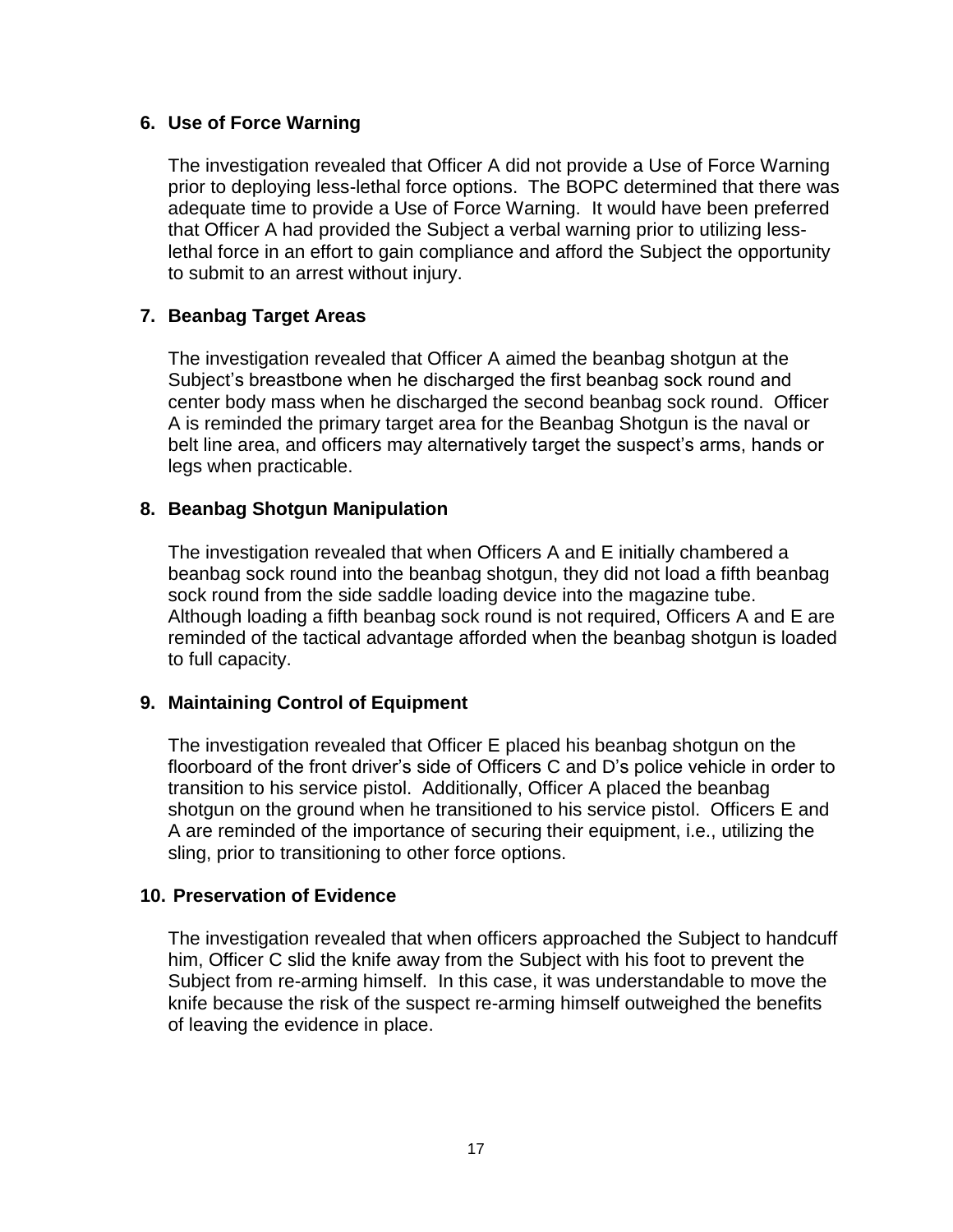#### **11. Command and Control**

Sergeant B responded to the scene and assumed the role of IC. Sergeant B monitored the handcuffing of the Subject and obtained a PSS from Officer C.

Sergeant C responded to the scene and obtained a PSS from Officer A.

Detective A responded to the scene and obtained a PSS from Officer D.

Sergeant D responded to the scene and obtained a PSS from Officer B.

Sergeant E responded to the scene and obtained a PSS from Officer E.

The actions of these supervisors were consistent with Department supervisory training and met the BOPC's expectations of field supervisors during a critical incident.

• In conducting an objective assessment of this case, the BOPC determined that Officers A, C, and E's actions were a substantial deviation from approved Department tactical training, thus requiring a finding of Administrative Disapproval.

Additionally, the BOPC found the tactics of Officers B and D were a substantial deviation, with justification, from approved Department tactical training.

Each tactical incident also merits a comprehensive debriefing. In this case, there were identified areas where improvement could be made. A Tactical Debrief is the appropriate forum for the involved personnel to discuss individual actions that took place during this incident.

The BOPC found Officers A, C, and E's tactics to warrant Administrative Disapproval. The BOPC found Officers D and B's tactics to warrant a Tactical Debrief.

#### **B. Drawing/Exhibiting**

- According to Officer C, as soon as he drove his police vehicle onto the driveway, he observed the Subject armed with a knife in his right hand and a wooden chair in his left hand. Officer C parked the police vehicle, exited, and drew his service pistol as he assumed a position behind his open driver's side door.
- According to Officer E, as he made his approach to the location, he observed Officer D with a beanbag shotgun and heard Officer C repeatedly ordering the Subject to put the knife down. Officer E then observed the Subject armed with a knife and felt that it was necessary to have another lethal force weapon deployed. He proceeded to place his beanbag shotgun on the floorboard of the driver's side of Officer C's police vehicle, drew his service pistol, and took a position to the right of Officer C.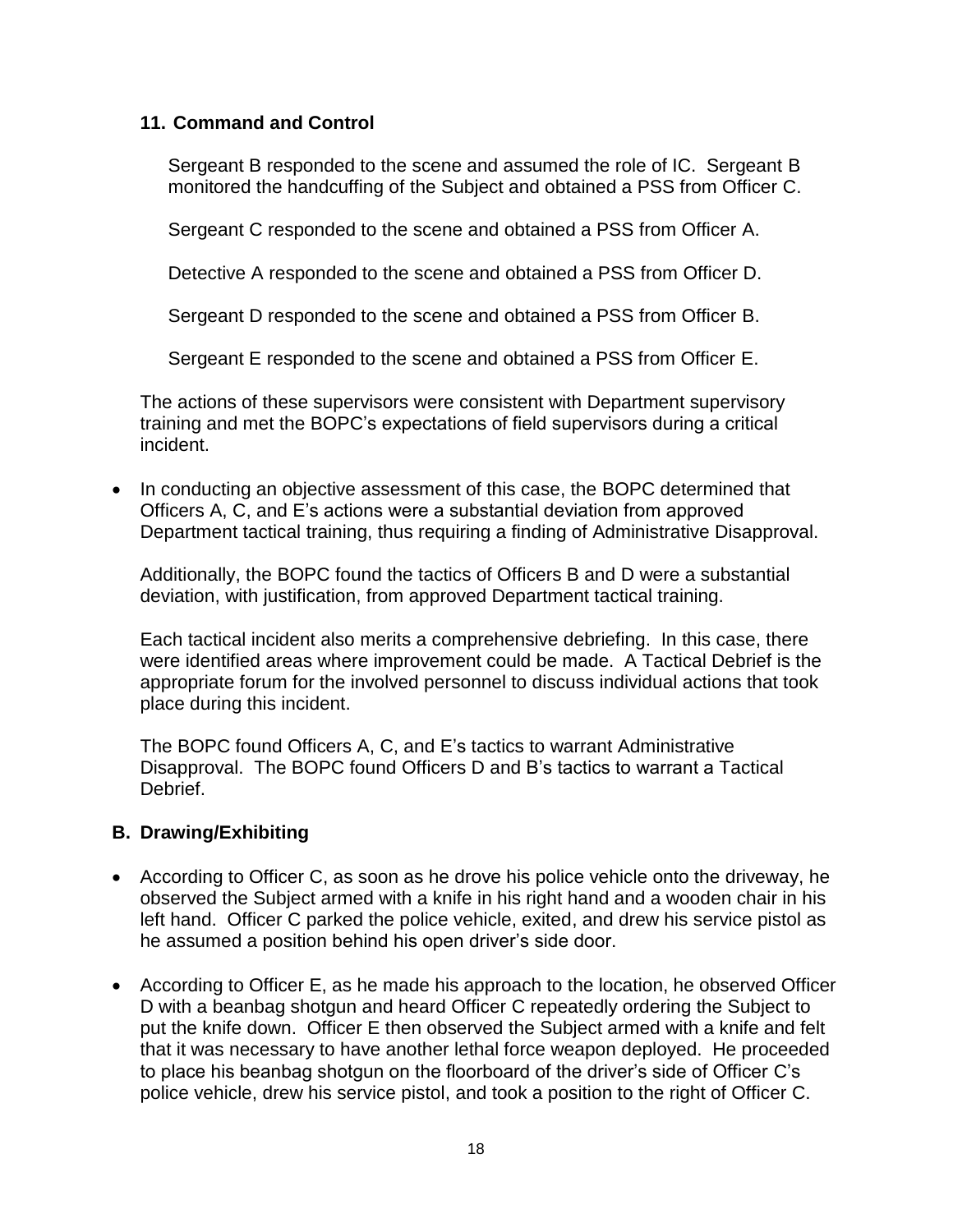- According to Officer B, he and his partner responded to a radio call of an Assault with a Deadly Weapon (ADW) in which the suspect reportedly stabbed the victim with a knife. As he exited his police vehicle and approached the scene, he drew his service pistol.
- According to Officer A, the Subject aggressively grabbed Victim B from behind and put the folding chair down. The Subject placed his right hand, which was still holding the knife, over her right shoulder and placed the blade of the knife directly up against her throat. Officer A made an assessment that the verbal commands were ineffective, the beanbag shotgun had failed and other force option tools did not appear reasonable. Believing that the Subject was about to kill Victim B, he placed his beanbag shotgun down on the driveway and drew his service pistol.
- According to Officer D, when the Subject went down to the ground after the OIS, his eyes were open and he moved a little. The knife was positioned right next to the Subject's hand. Believing the Subject was possibly going to grab the knife, Officer D drew his service pistol.

Based on the totality of the circumstances, the BOPC determined that an officer with similar training and experience as Officers A, B, C, D, and E, while faced with similar circumstances, would reasonably believe that there was a substantial risk the situation may escalate to the point where deadly force may be justified.

Therefore, the BOPC found Officers A, B, C, D, and E's drawing and exhibiting of a firearm to be in policy.

## **C. Less-Lethal Use of Force**

• **Officer A –** (Beanbag shotgun, four rounds)

The investigation revealed that Officer A discharged a total of four beanbag sock rounds from his beanbag shotgun. Officer A did not recall discharging the fourth beanbag sock round. The investigation revealed beanbag sock rounds three and four did not impact the Subject, nor any other person.

#### **First Round**

According to Officer A, the Subject was getting very close to him and his fellow officers, closing the distance to approximately 22 to 25 feet, while still armed with the knife. Believing he needed to protect himself and his fellow officers from the threat, posed by the Subject, of great bodily injury or possible death, Officer A decided to utilize the beanbag shotgun. He said, "Beanbag ready," and fired a single round from the beanbag shotgun, aimed at the Subject's breastbone, to stop his actions.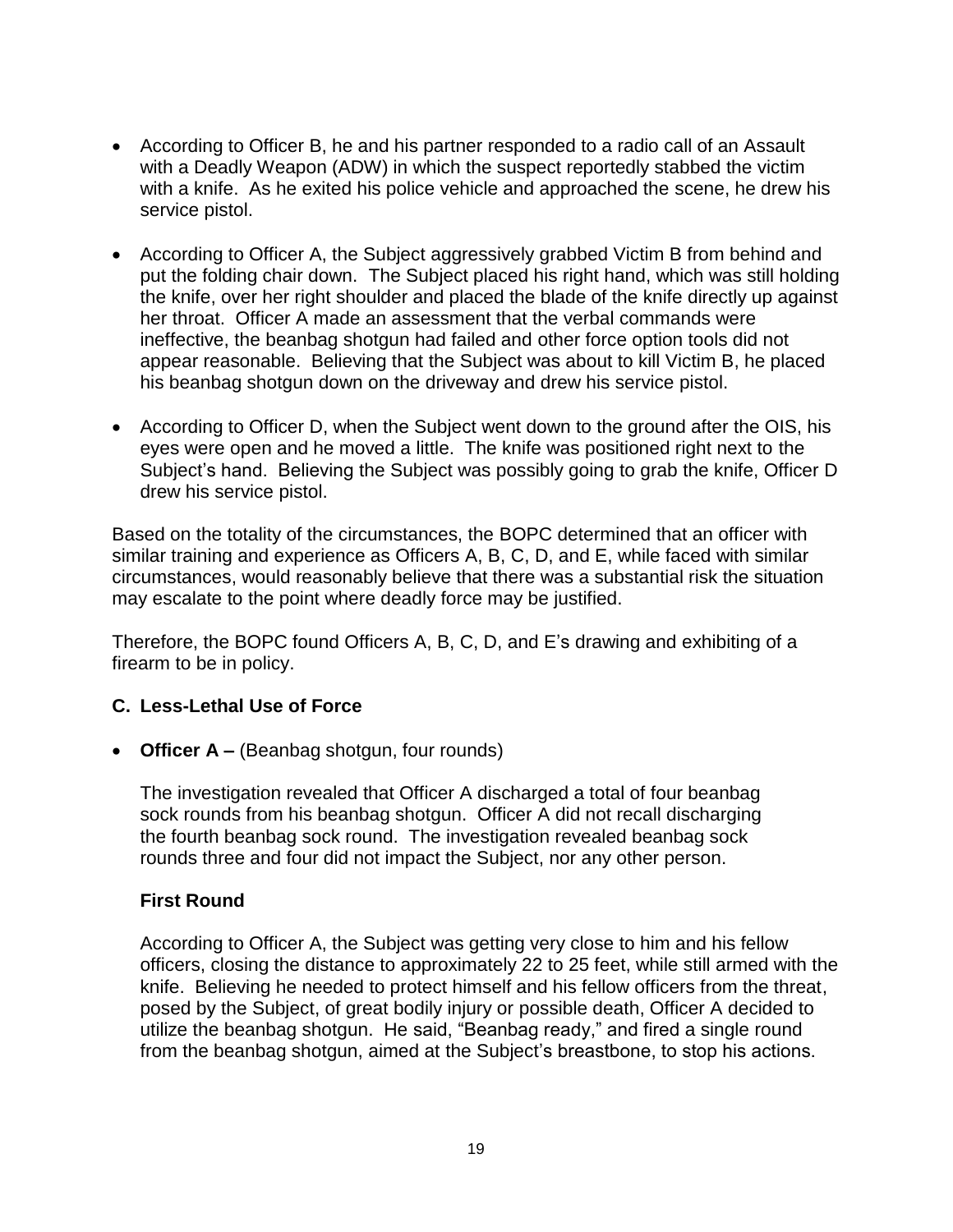## **Second Round**

According to Officer A, he observed the first beanbag sock round bounce off of the Subject's chest without any visible effect. The Subject continued to advance toward the officers while still armed with the knife. Officer A then discharged a second beanbag sock round from his beanbag shotgun, aimed at the Subject's center body mass, to stop his actions.

## **Third Round**

According to Officer A, he observed the Subject facing he and the other officers, still holding the knife. The Subject continued to move backward, and Officer A believed the Subject was still a danger since he had already stabbed somebody and was still in a public area. Officer A fired one round from the beanbag shotgun, aimed at the Subject's upper body, striking the chair that the Subject was holding and using as a shield.

## **Fourth Round**

The investigation revealed that Officer A fired a fourth round from the beanbag shotgun while transitioning to his service pistol. When this round was fired, the Subject had lowered the chair he was using as a shield. The Subject, who was still armed with a knife, started to move behind Victim B. His upper body and head were both exposed as he began to duck behind Victim B for cover. The round did not strike the Subject nor anyone else.

Based upon the totality of the circumstances, the BOPC determined that an officer with similar training and experience as Officer A, while faced with similar circumstances, would have believed that the application of less-lethal force to stop the Subject's actions was objectively reasonable.

Therefore, the BOPC found Officer A's less-lethal use of force to be objectively reasonable and in policy.

#### **D. Lethal Use of Force**

• **Officer C –** (pistol, nine rounds)

#### **Rounds One through Six**

According to Officer C, the Subject grabbed Victim B and put the knife to her neck. It appeared as if the Subject was trying to slice Victim B's neck by utilizing a sawing motion and that she was in extreme distress. Officer C noted the Subject maintained his head in close proximity to Victim B. In an attempt to obtain a better sight picture of the Subject, Officer C took one or two steps toward his left. Officer C's target was the right side of the Subject, specifically the right torso to abdomen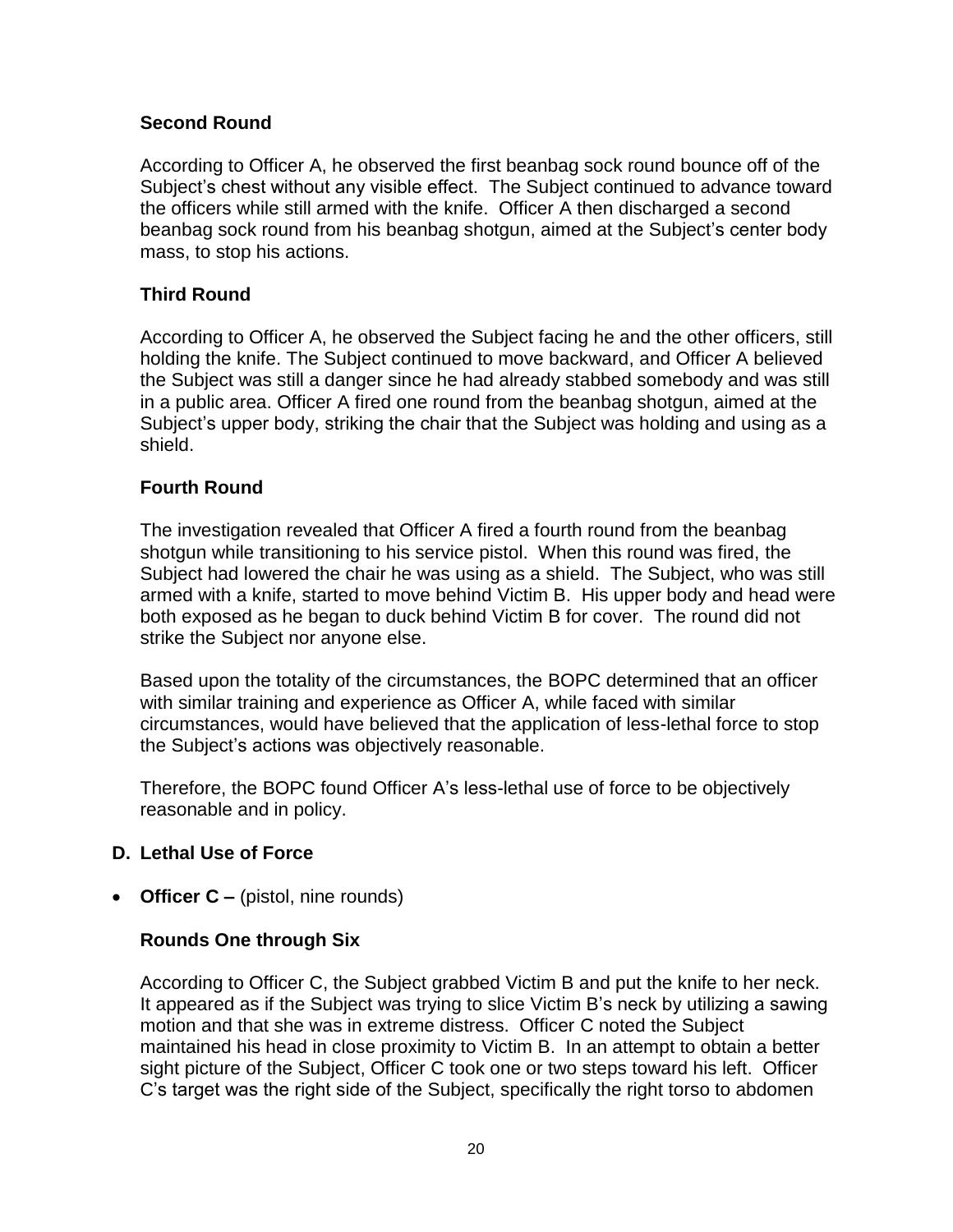area. Officer C believed he had obtained a large portion of the Subject's body as a sight picture for his service pistol and that he had the best angle to utilize lethal force.

According to Officer C, he had an immediate decision to make. Officer C believed that Victim B was going to be killed by the Subject if he did not act. Officer C believed he had a good sight picture and decided to take action. Officer C fired six rounds from his service pistol at the Subject to halt his cutting of Victim B's neck.

## **Rounds Seven through Nine**

According to Officer C, after firing his sixth round, the Subject began to release the knife from Victim B's neck, and he felt the shots were becoming effective. With the Subject still holding the knife, Officer C believed he needed to continue to try and stop the threat the Subject still posed to Victim B. Subsequently, Officer C fired an additional three rounds from his service pistol at the Subject to stop the threat, at which point the Subject fell to the ground.

• **Officer A** – (pistol, five rounds)

## **Round One**

According to Officer A, the Subject put the blade of the knife directly against Victim B's throat. The Subject then raised his left hand and appeared to be holding the edge of the knife with his hand. Officer A believed the Subject was attempting to gain more leverage to pull the knife backward and cut Victim B's throat.

According to Officer A, Victim B was smaller statured and slightly offset in front of the Subject. Victim B's head was near the Subject's right chest area and the Subject was looking over Victim B's left shoulder. At this point, Officer A could see most of the Subject's head and a small portion of the left side of the Subject's upper torso. Believing the Subject was about to kill Victim B, Officer A fired one round from his service pistol at the left side of the Subject's face to stop the threat.

## **Round Two**

According to Officer A, the placement of the Subject and Victim B's body positions changed as a result of the dynamic situation, which exposed the Subject's left upper torso and shoulder area. With the Subject still holding the knife to Victim B's throat, Officer A fired a second round from his service pistol at the Subject's left upper torso to stop the threat.

## **Rounds Three through Five**

According to Officer A, the Subject moved to his right in such a manner that more of the right side of the Subject's torso was becoming exposed. Noting the Subject's